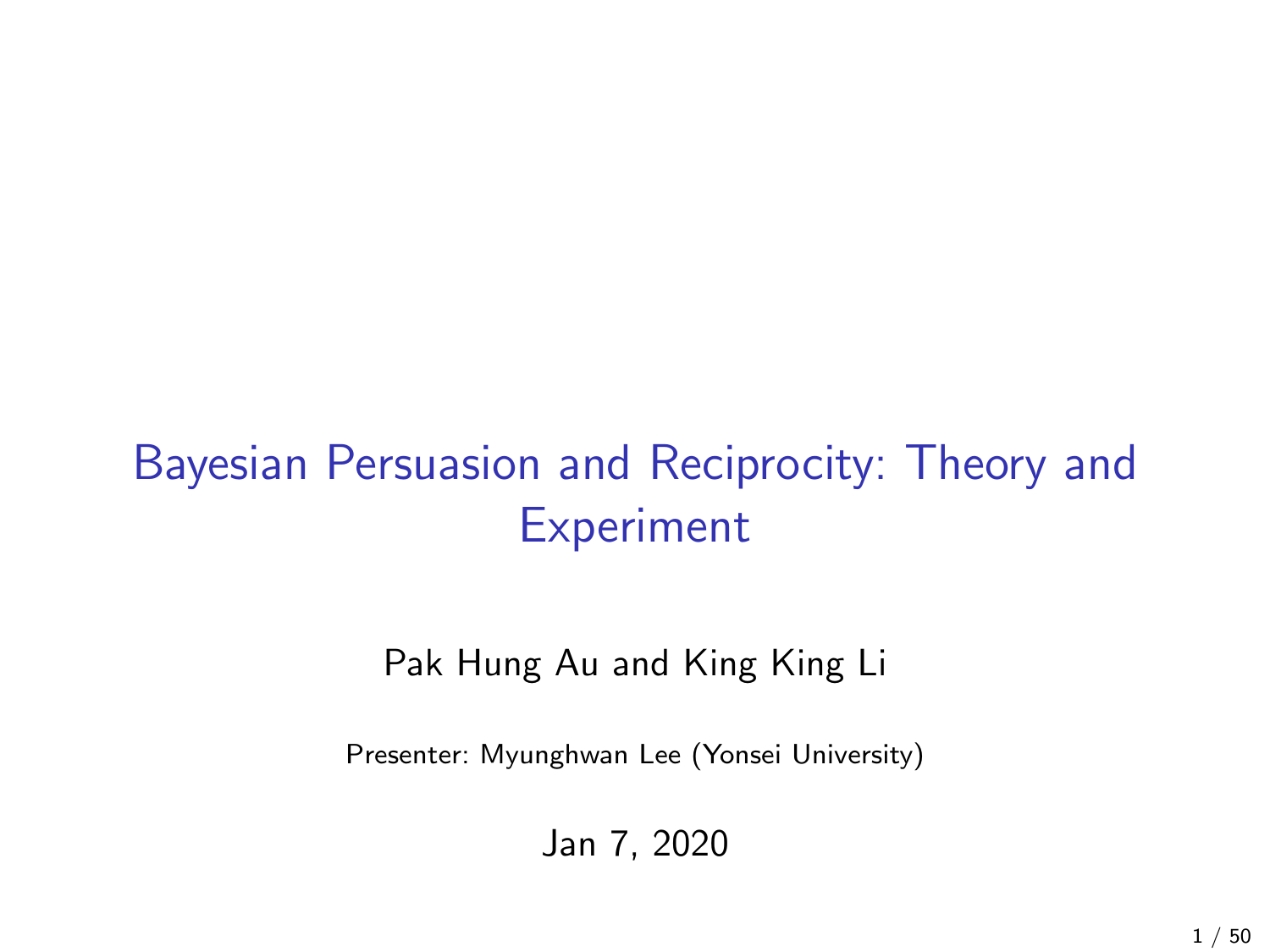### Introduction

- $\triangleright$  Bayesian persuasion falls into the broad field of information economics.
- $\triangleright$  The role of information has been widely studied in economics: Information acquisition, asymmetric information, communication, cheap talk, rational inattention ...
- $\blacktriangleright$  The currently most active area of research in information economics is probably information design.
- $\blacktriangleright$  Information design investigates the optimal informational environment (who should know what and when), taking as given the preferences of the players and objective function over the players' actions.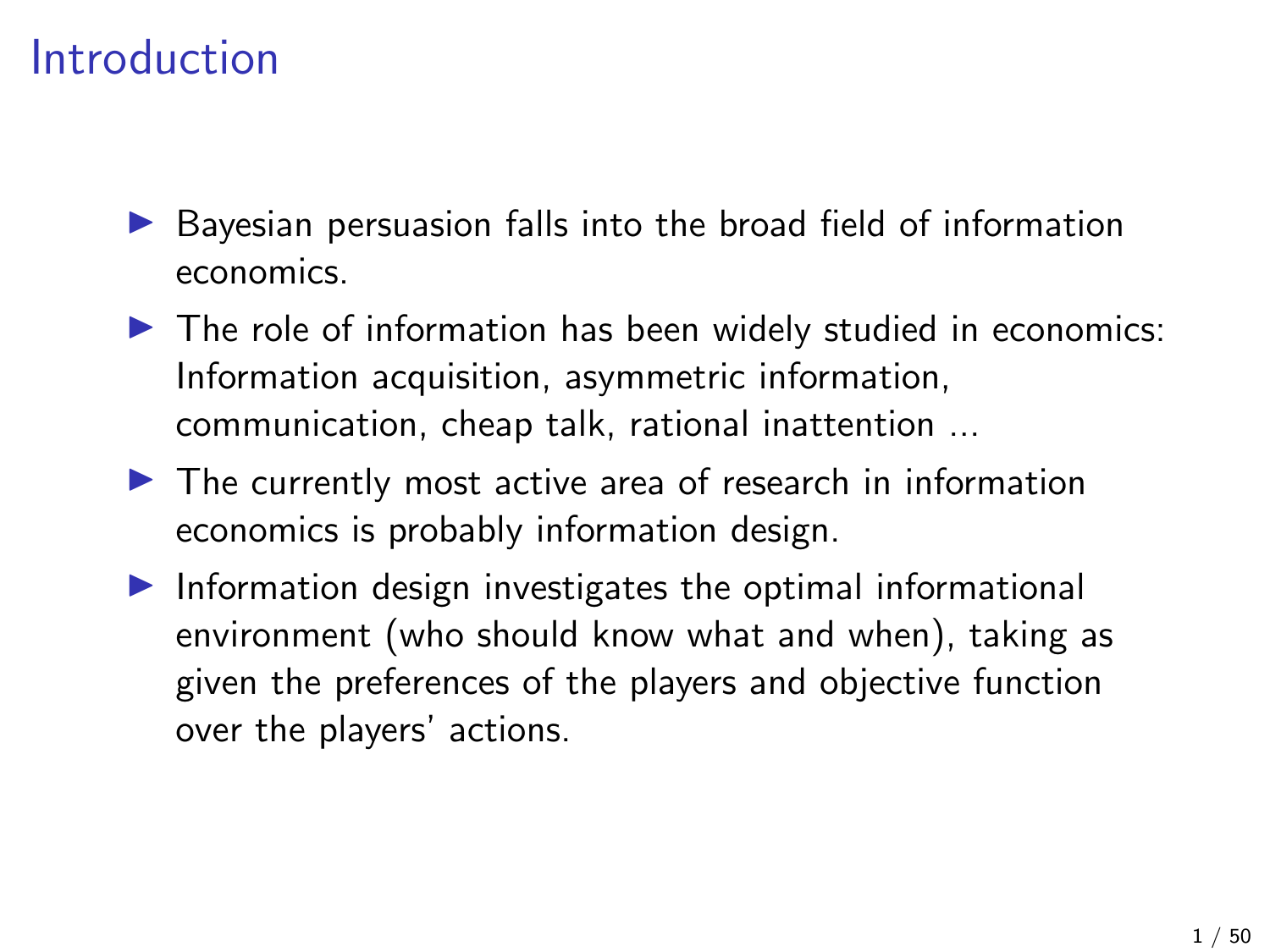## Introduction

- Information design can be seen as a parallel to mechanism design.
- $\blacktriangleright$  In mechanism design problems, the allocation of information (i.e., who knows what) is given and the designer chooses the optimal mechanism.
- $\blacktriangleright$  In information design problems, the mechanism is given and the designer influences the outcome by specifying the allocation of information.
- $\blacktriangleright$  Thus, in mechanism design, a mechanism is picked for a given information structure, while in information design, an information structure is picked for a given mechanism.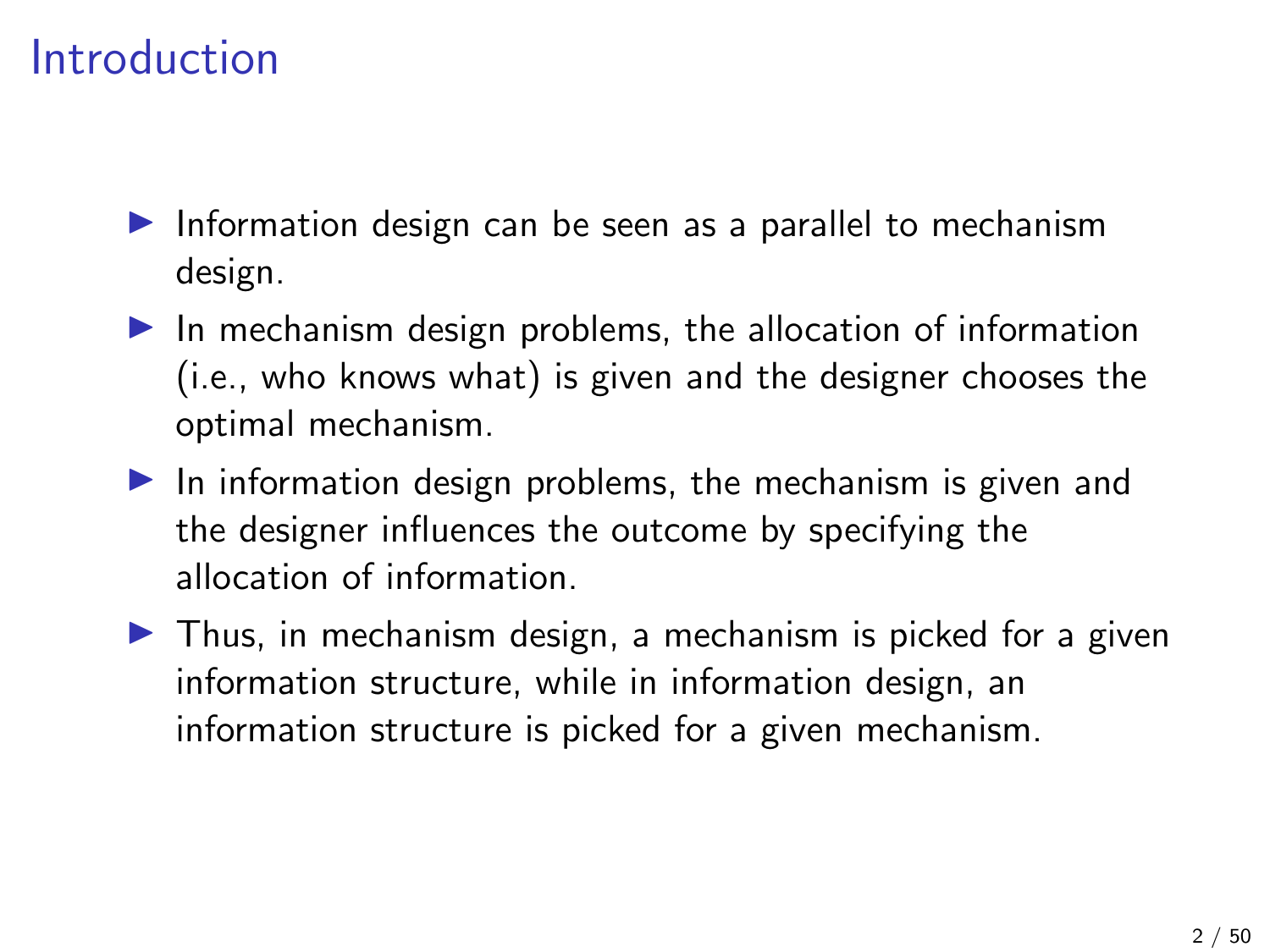### Introduction

- $\triangleright$  A planner in information design wants to persuade the receiver who react to information in a rational (Bayesian) manner: thus the term Bayesian persuasion.
- $\blacktriangleright$  First formerly introduced in Kamenica and Gentzkow (2009), Bayesian persuasion asks how and when the sender with information advantage over receiver can persuade the receiver's behavior via provision of information.
- It focuses on environments where the information designer is motivated by the desire to influence the actions of those who observe the signal realization.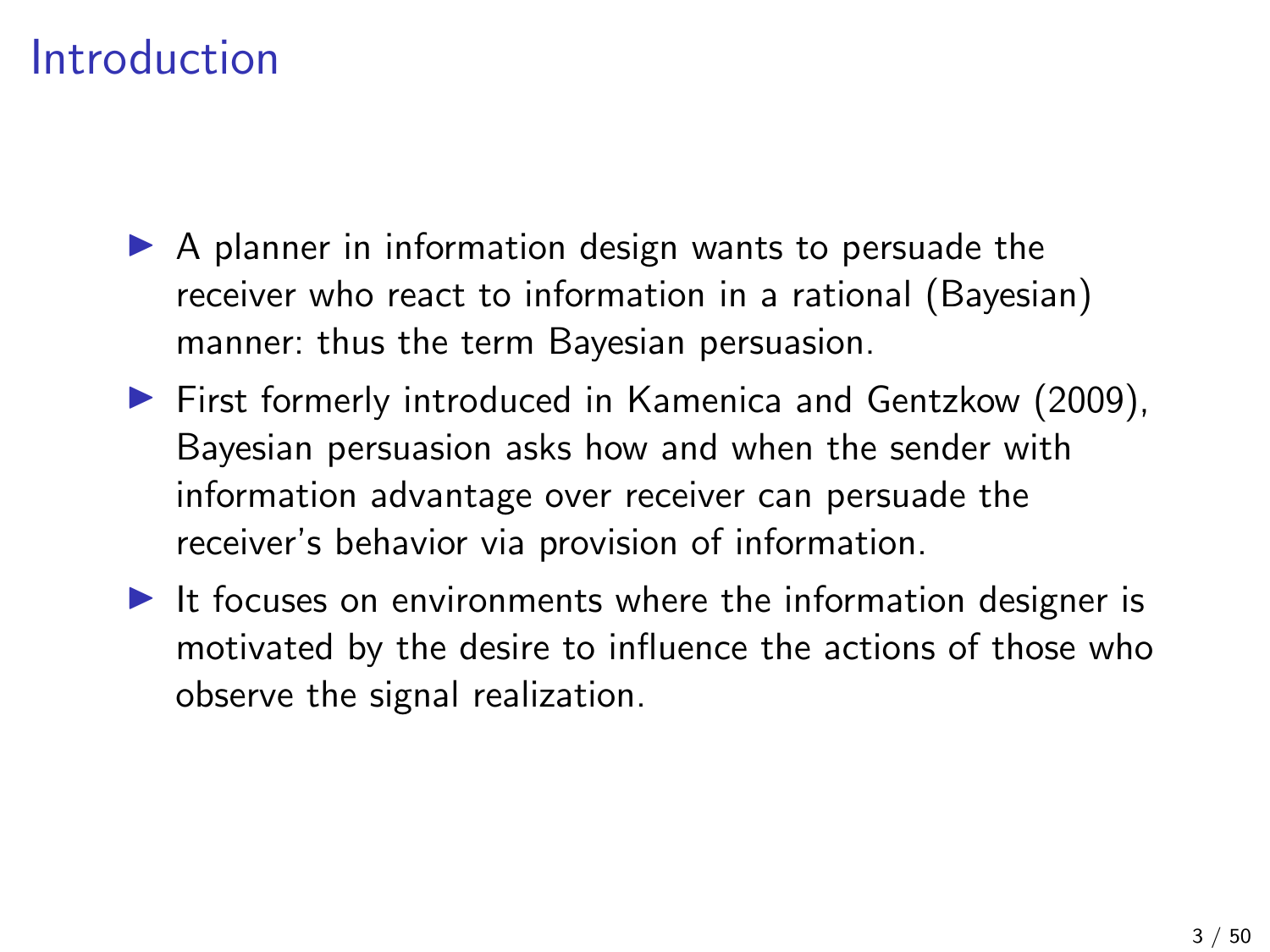- $\triangleright$  Consider the example of a prosecutor (Sender) trying to convince a judge (Receiver) that a defendant is guilty.
- $\blacktriangleright$  There are two states of the world: the defendant is either guilty or innocent. The judge must choose one of two actions: to acquit or convict a defendant.
- $\triangleright$  The judge gets utility 1 for choosing the just action (convict when guilty and acquit when innocent) and utility 0 for choosing the unjust action (convict when innocent and acquit when guilty).
- $\triangleright$  The prosecutor gets utility 1 if the judge convicts and utility 0 if the judge acquits, regardless of the state.
- $\blacktriangleright$  The prosecutor and the judge share a prior belief,  $Pr(gulty) = 0.3$ .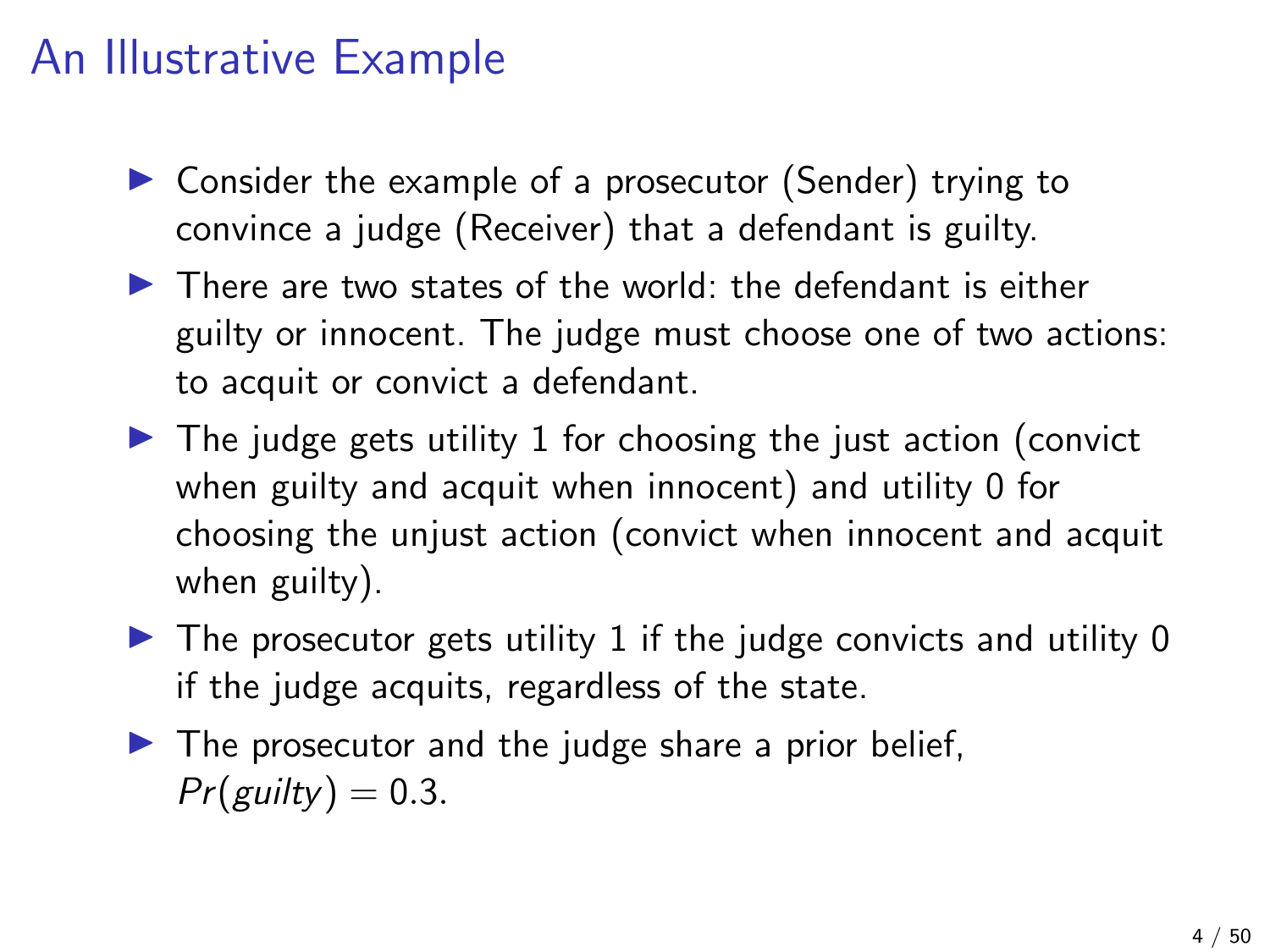- If there is no information, the judge always acquits because guilt is less likely than innocence under her prior.
- $\blacktriangleright$  If the prosecutor chooses a fully informative investigation, one that leaves no uncertainty about the state, the judge convicts 30 percent of the time.
- $\triangleright$  The prosecutor can still do better with the following signal,

$$
\pi(i \mid innocent) = \frac{4}{7}, \pi(i \mid guilty) = 0
$$
  

$$
\pi(g \mid innocent) = \frac{3}{7}, \pi(g \mid guilty) = 1
$$

- **If** Upon seeing g, the judge convicts. Upon seeing i, the judge acquits.
- $\blacktriangleright$  Even though the judge knows only 30% are guilty and the signal is intended to maximize the probability of conviction in favor of the prosecutor, she convicts 60% of them.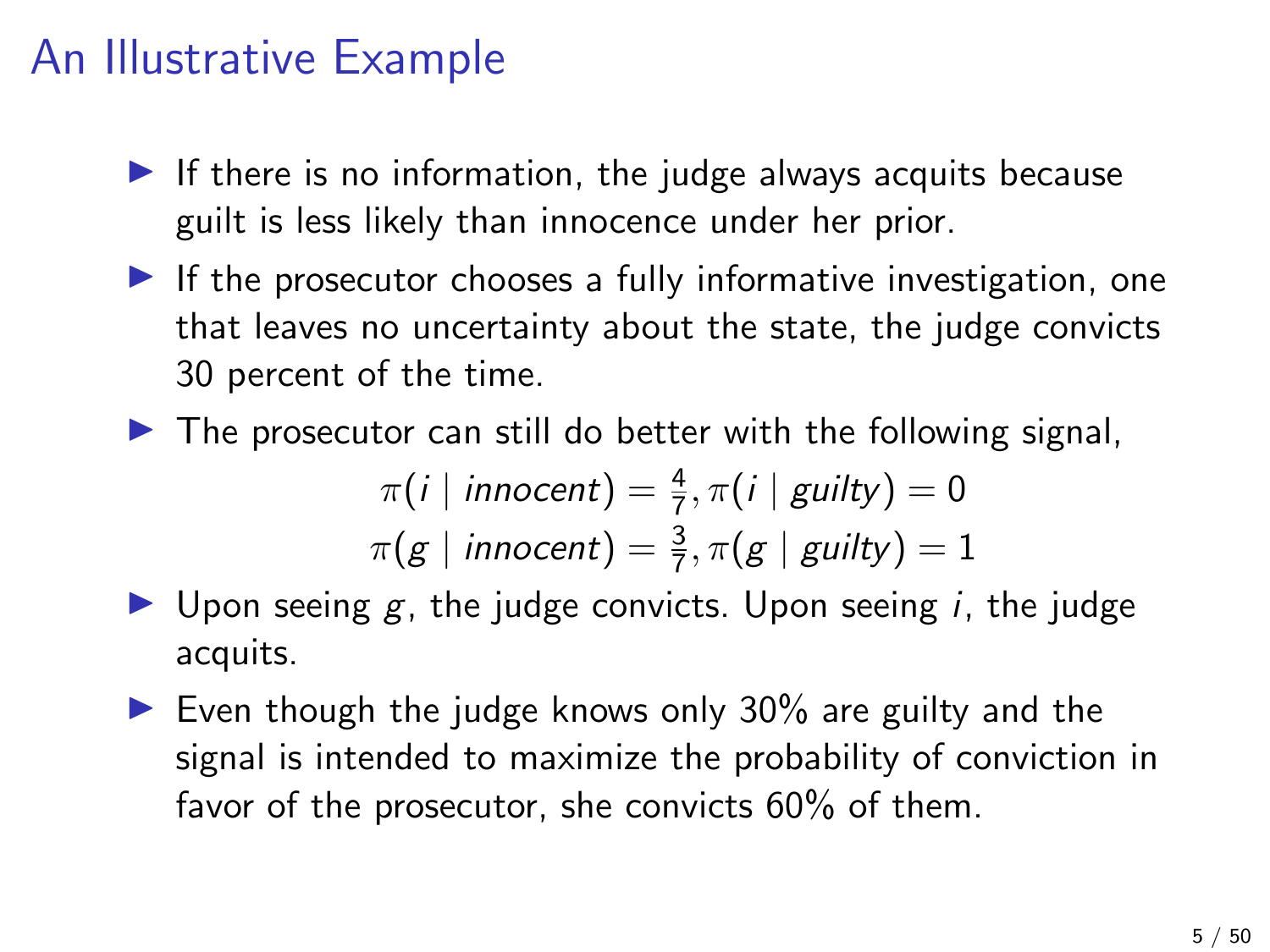- It can be shown that the signal above is optimal for sender.
- $\blacktriangleright \pi(i \mid \text{guilty})$  can't be bigger than 0. The prosecutor can increase his payoff by decreasing  $\pi(i |$  guilty) and increasing  $\pi(g \mid \text{gulty})$ , which strictly increases the probability of g and the willingness of the judge to convict when she sees g.
- $\triangleright$  Moreover, when judge convicts, she should be exactly indifferent between two options. If she strictly preferred to convict upon seeing g, the prosecutor can increase his payoff by slightly decreasing  $\pi(i \mid innocent)$  and increasing  $\pi(g \mid \text{innocent})$ , which increases the probability of g and leaves the judge's optimal action given the signal unchanged.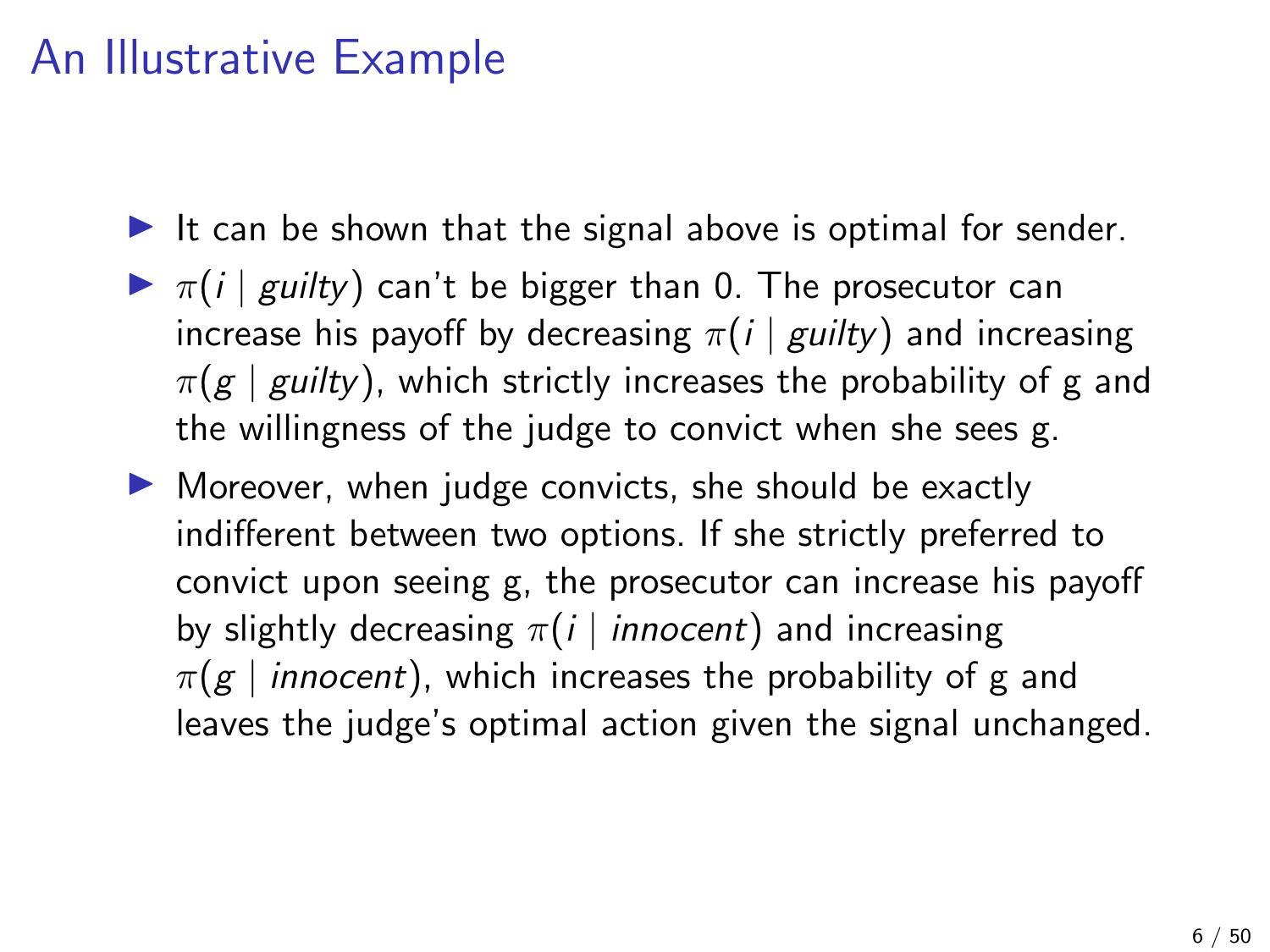- Intuitively, the sender designs a signal structure that includes noise in guilty signal to increase the probability of materialization, but not too much to induce the receiver to distrust the signal.
- $\blacktriangleright$  Leaving just as much information as the receiver is induced to choose 'convict' upon seeing  $g$ , the sender maximizes the probability of the realization of signal  $g$ .
- $\blacktriangleright$  In terms of posterior beliefs, the sender chooses a signal structure that induces only two posteriors 0 and 0.5.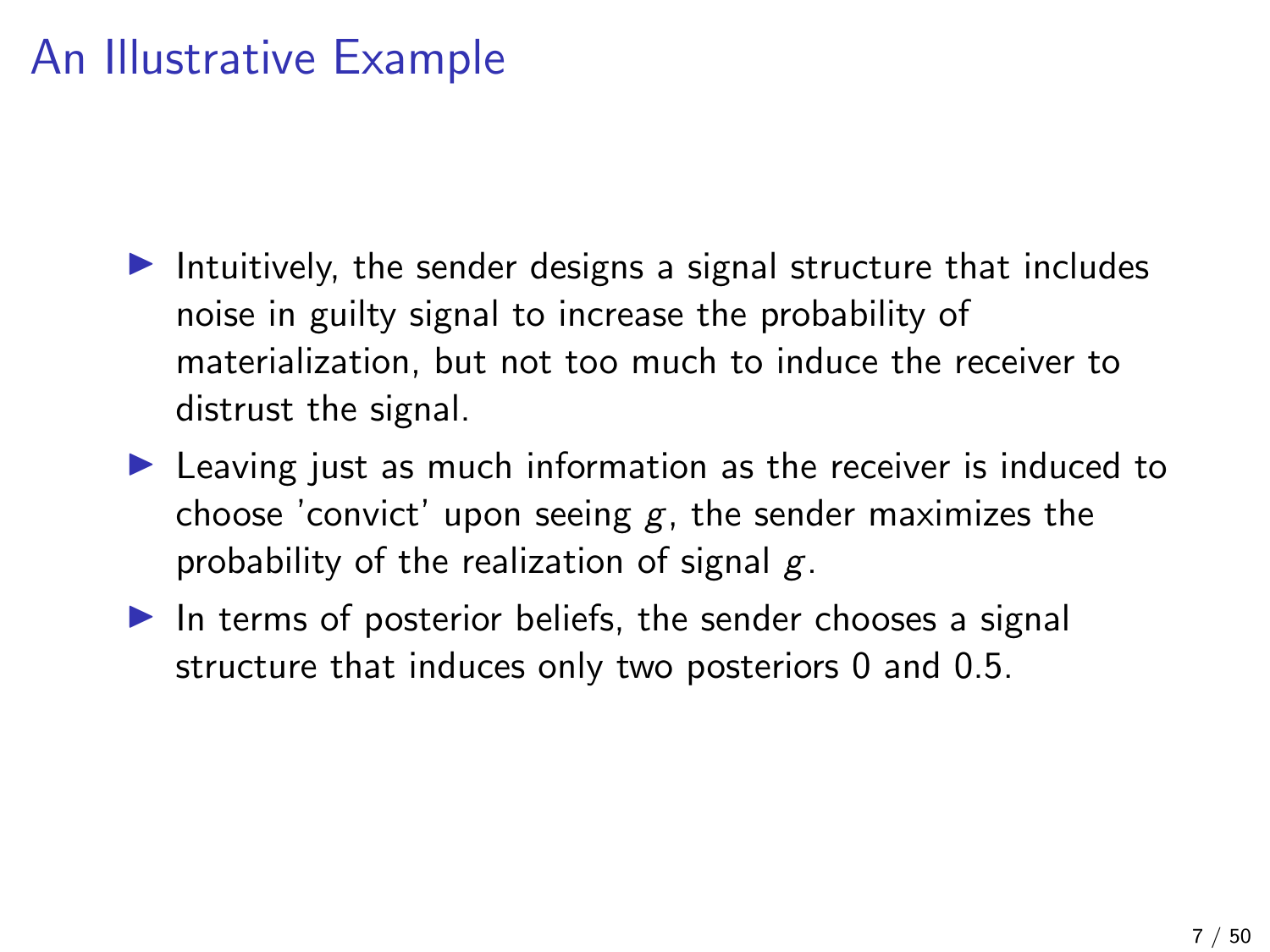- $\triangleright$  An implicit premise in most of economics is that behavior is driven by three factors: preferences, technology, and information.
- $\blacktriangleright$  The prosecutor in the example has no way to affect the judge's payoff through providing additional incentives.
- Instead, she exploits the way the receiver updates her belief according to Bayes's Law by controlling the information structure through which the receiver can learn about the true state.
- $\blacktriangleright$  Numerous applications explored.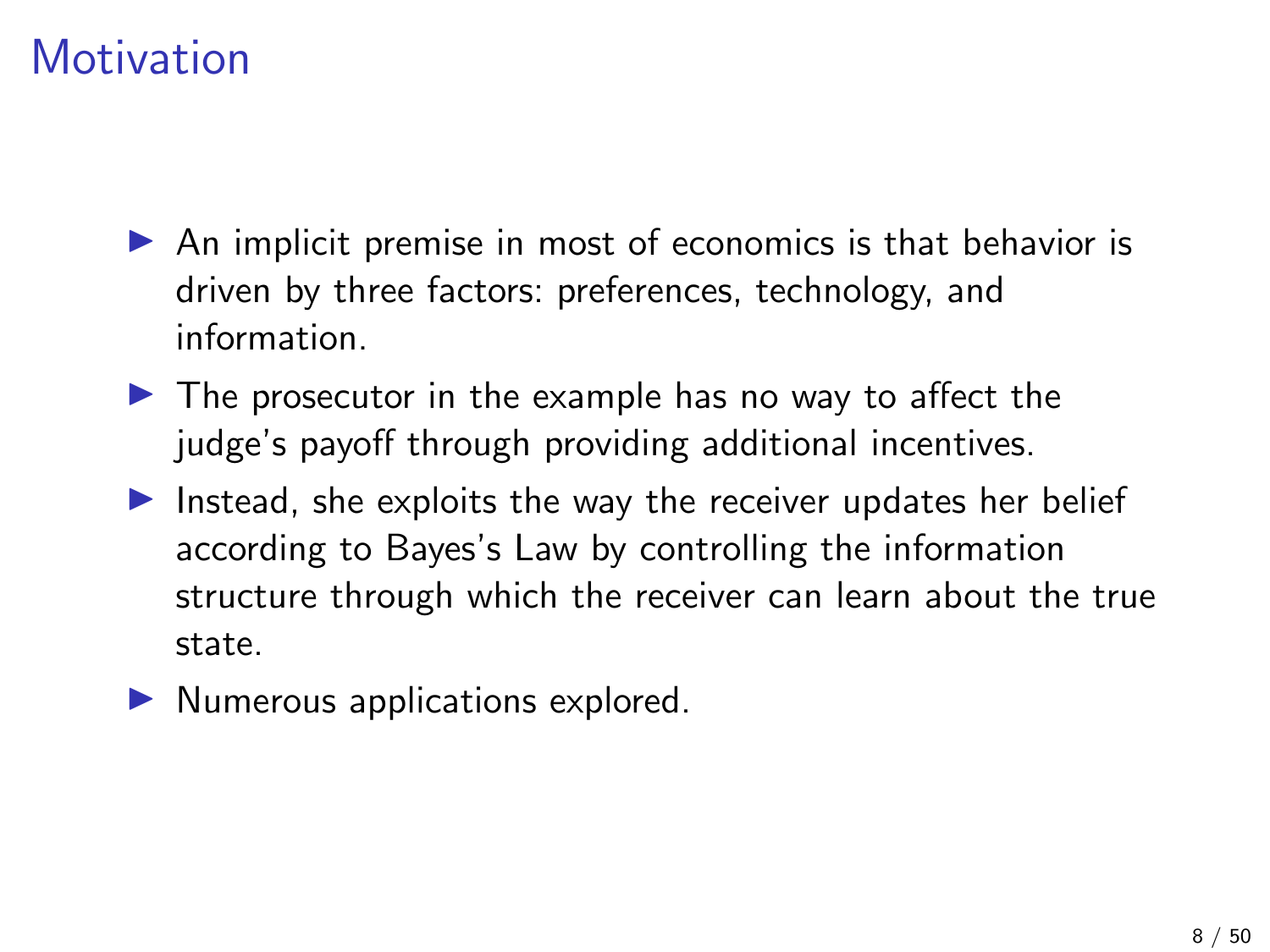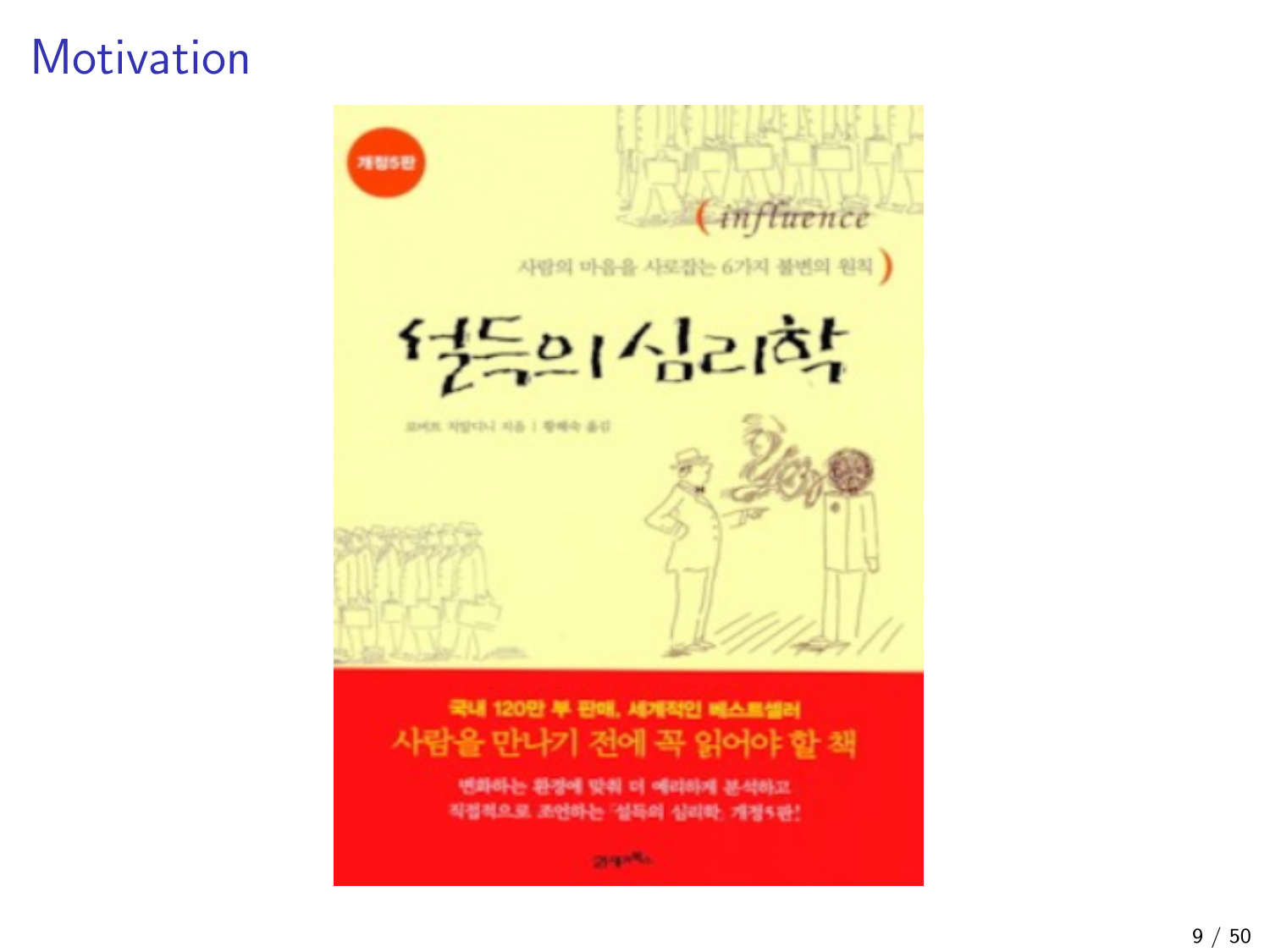- $\blacktriangleright$  However, persuasion in reality works in much complicated manner.
- $\triangleright$  Receivers' responses may not be as mechanical as the standard model assumes. They make judgments on the sender's behavior which clearly affect their subsequent responses.
- If the receiver perceives that the sender has acted kindly, she would derive utility from returning a favor to the sender.
- $\triangleright$  Conversely, receivers may not act as the sender induced them to if she perceives the sender's action as unkind, even at the cost of monetary payoff.
- $\blacktriangleright$  In the example above, while the optimal posterior belief for sender was 0 and 0.5, the receiver's expected monetary payoff is minimized at the posterior belief of 0.5 (too much noise!).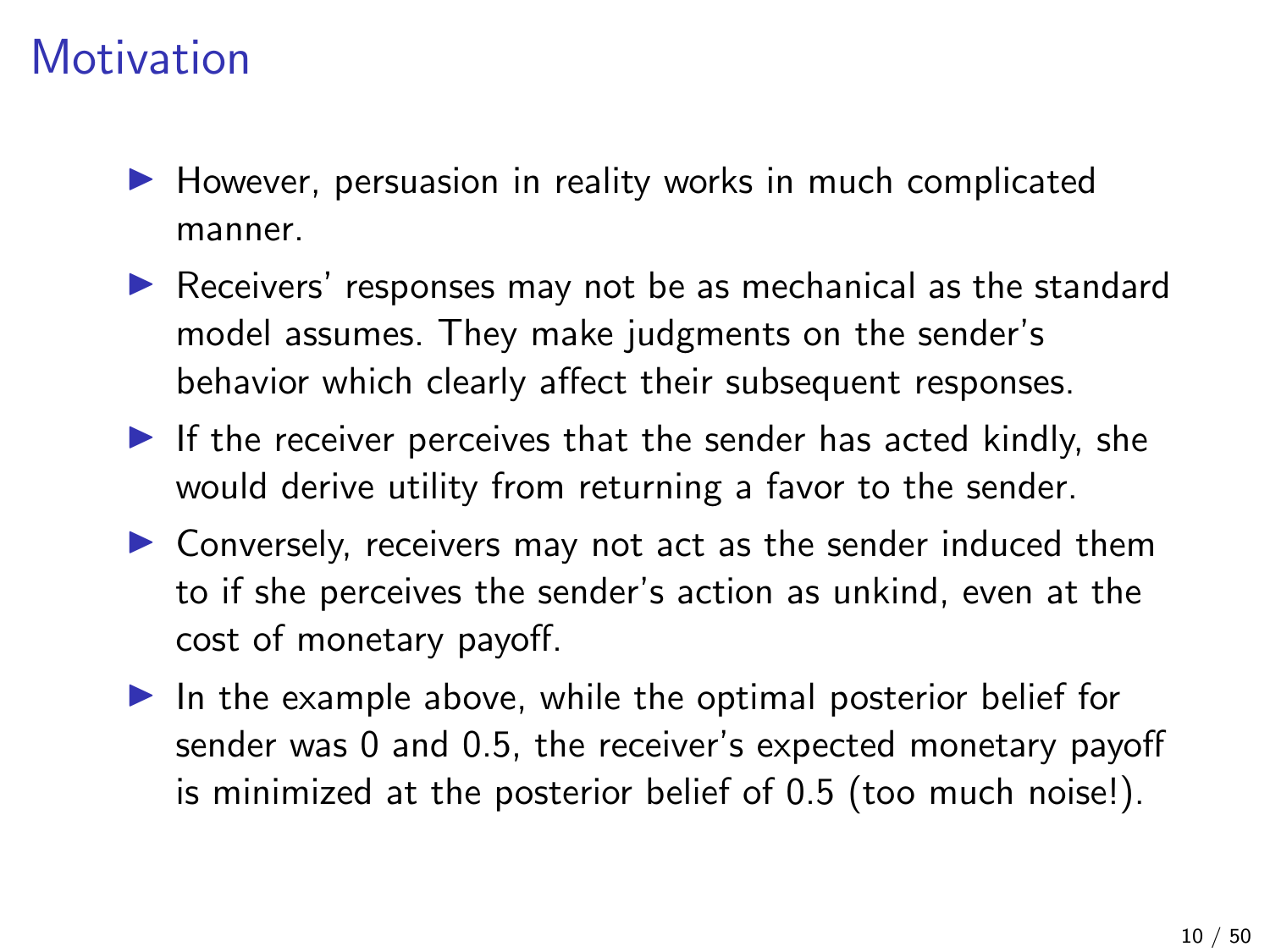- $\blacktriangleright$  Reciprocation can play a key role in successful persuasion.
- $\triangleright$  Upon seeing the signal, the receiver perceives it as kind or unkind and react accordingly.
- $\triangleright$  For example, the receiver's response may not jump sharply at the posterior belief of 50% as the model predicts. She may be willing to punish the sender by choosing the other option at the posterior exceeding 0.5 only marginally.
- $\triangleright$  The sender rationally expects this in equilibrium, designing more generous(=more informative, less confusing) signal than the standard model predicts.
- $\blacktriangleright$  This paper proposes a model of Bayesian persuasion that incorporates reciprocity and conduct laboratory experiments to test the model's predictions.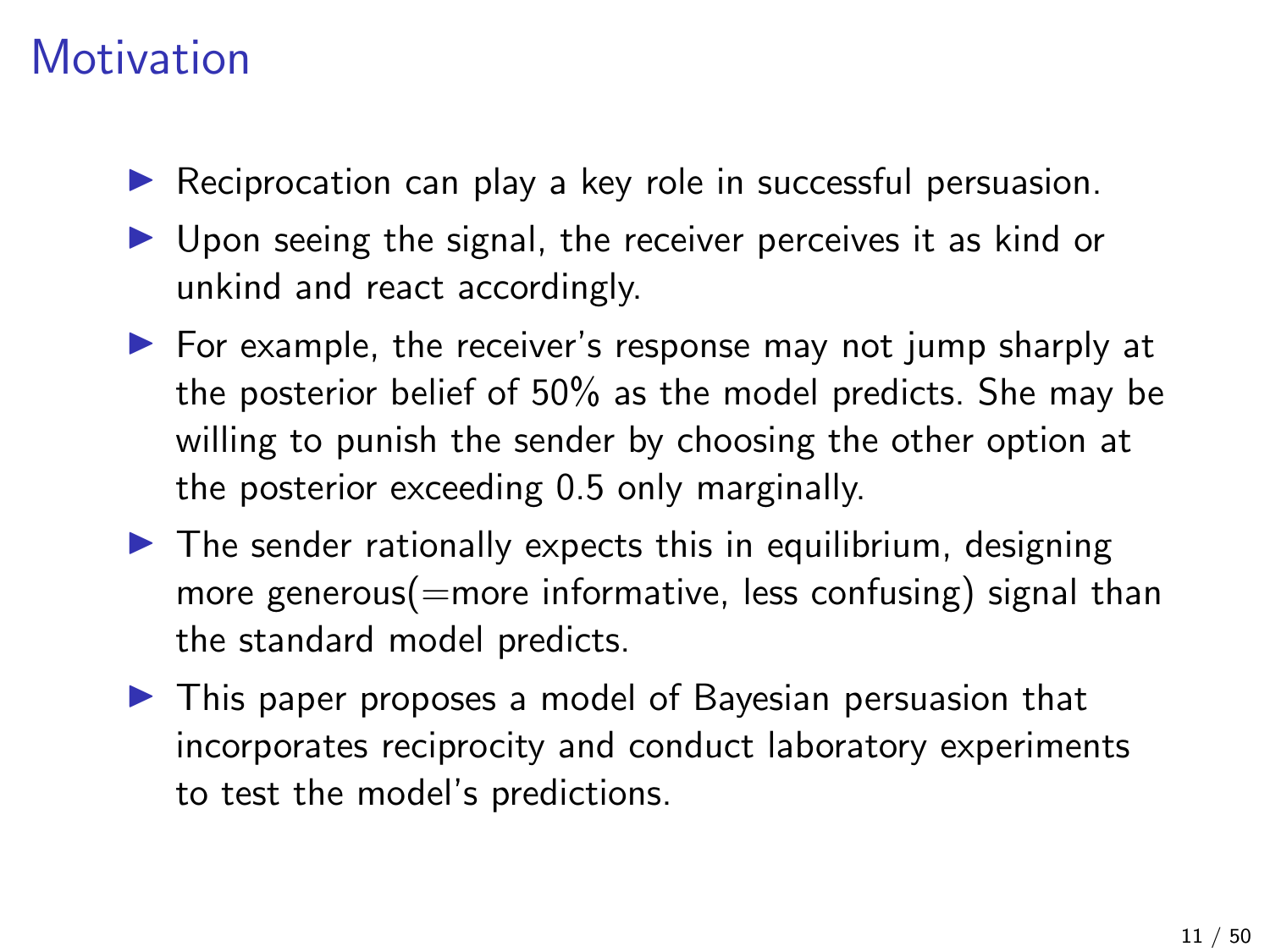## Experimental Design

- $\blacktriangleright$  Two players: player A (sender) and player B (receiver).
- **IF** Player A is given 100 balls in which  $100^* \mu$  balls are red and  $100*(1-\mu)$  balls are black (for some  $\mu$  between 0 and 1).
- $\triangleright$  Player A allocates 100 balls into 5 urns (empty urns are allowed). One urn will be randomly drawn, with the probability being the number of balls in the urn divided by 100.
- $\blacktriangleright$  The composition (i.e., number of red balls and number of black balls) of the drawn urn will be announced to player B.
- $\triangleright$  One ball will be randomly drawn from the urn, and player B's task is to guess the color of the ball drawn.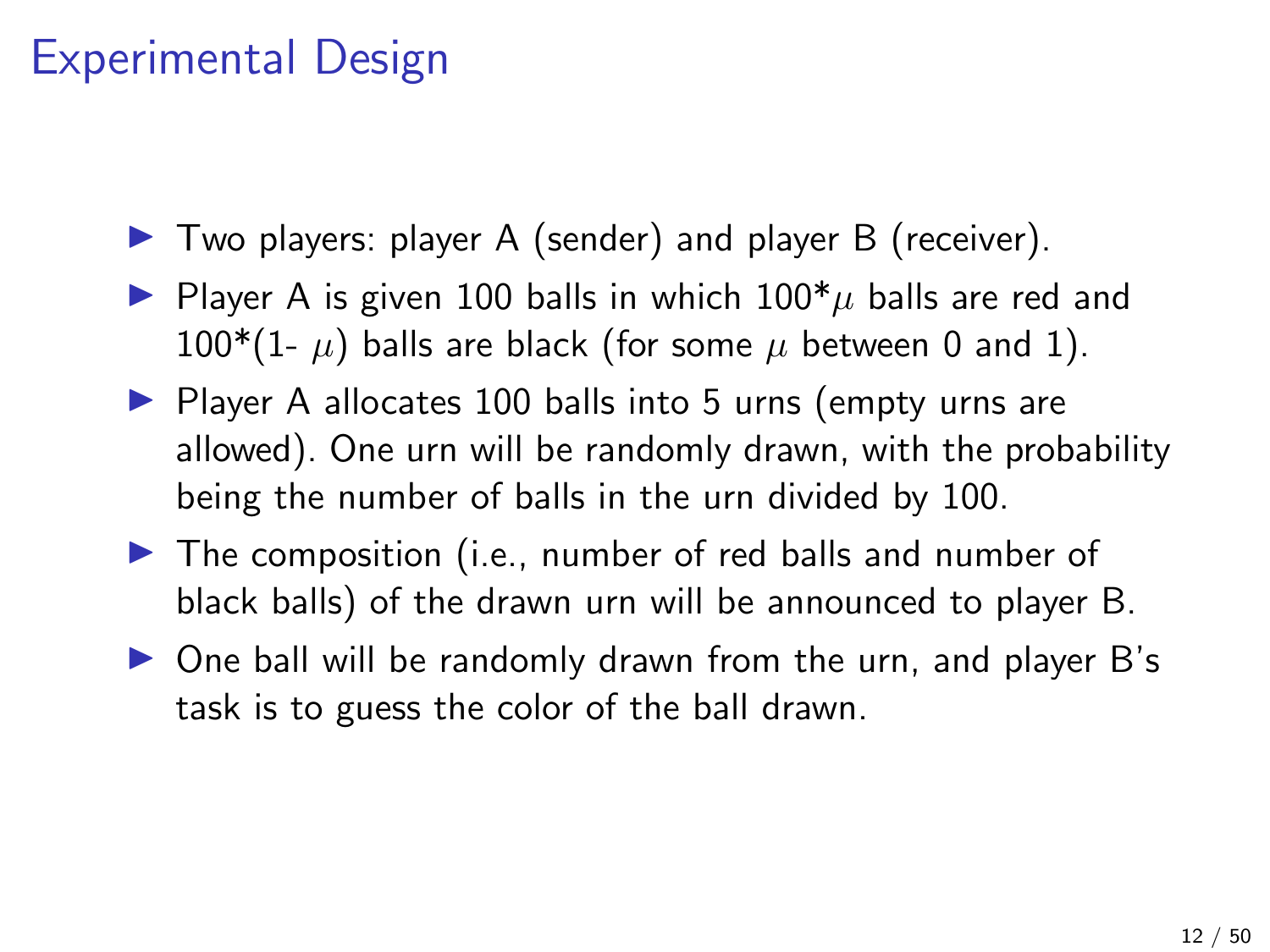### Experimental Design

- If her guess is correct, player B receives payoff and zero otherwise. On the other hand, player A receives payoff if player B guesses red regardless of the actual color of the ball drawn.
- In sum, the objective of player A is to design an allocation of balls into urns with the objective of persuading player B to guess red.
- $\triangleright$  This ball allocation game is strategically equivalent to a Bayesian persuasion game in which the prior of the state is  $\mu$ .
- $\blacktriangleright$  Instead of conditional distribution of signals, senders choose a distribution over posteriors.
- $\triangleright$  Same problem for the sender; Maximize the probability of realizing the signal, so long as the receiver guesses red upon seeing that signal.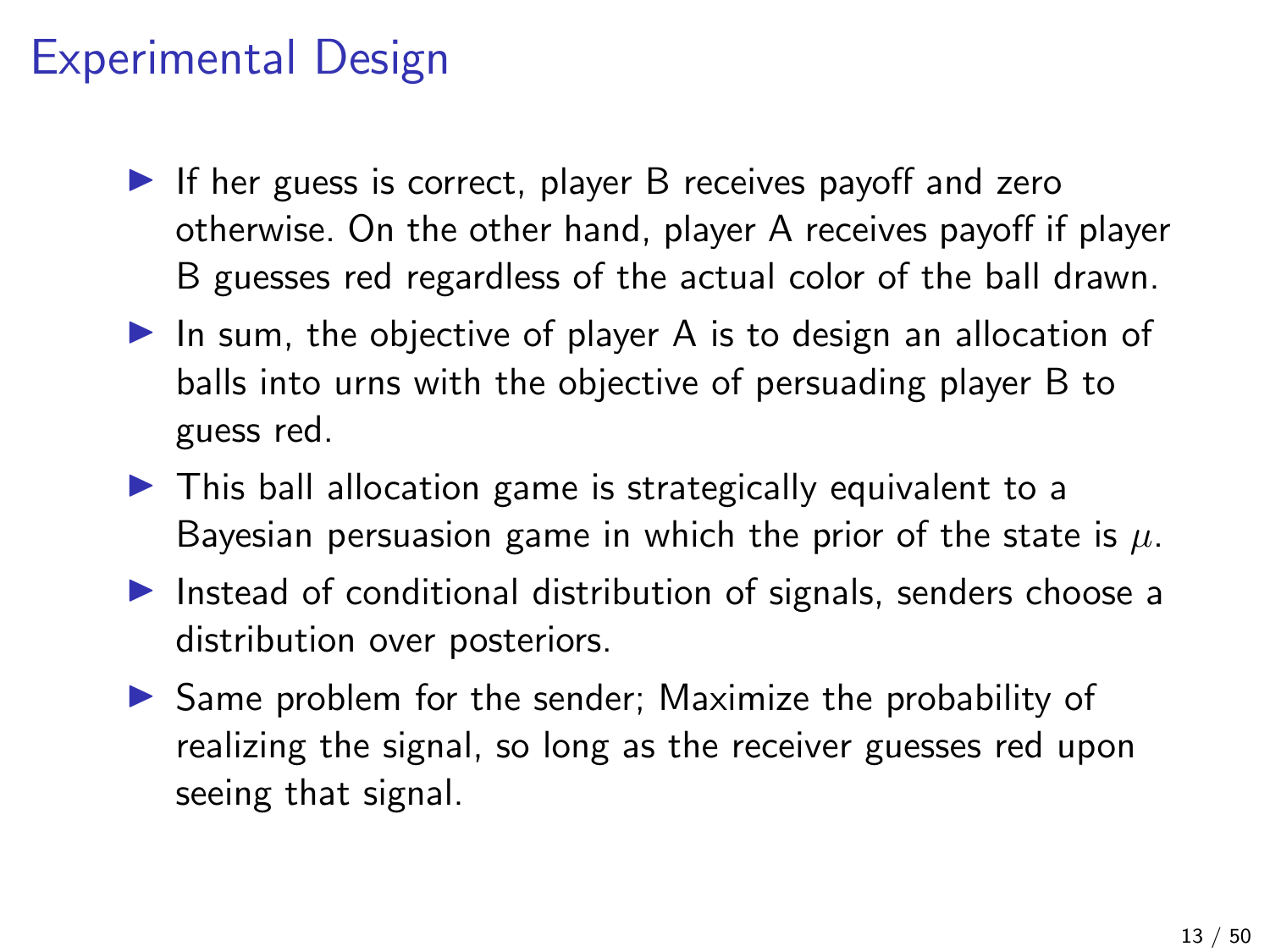## Experimental Design

- $\blacktriangleright$  Experimental studies on Bayesian persuasion are relatively scant. This experimental design avoids abstract language and tests the key predictions of Bayesian persuasion model with simplicity.
- $\triangleright$  An advantage is that the receiver faces a simple decision that does not involve probability updating: they are given the exact posterior.
- $\triangleright$  Mistakes in probability calculation or non-Bayesian updating are ruled out as explanations to any behavioral responses by the receiver, leading to more accurate identification.
- $\blacktriangleright$  The flexibility in the design of information structure (ball allocation) allows us to test whether the prediction of using only two signals holds in the laboratory.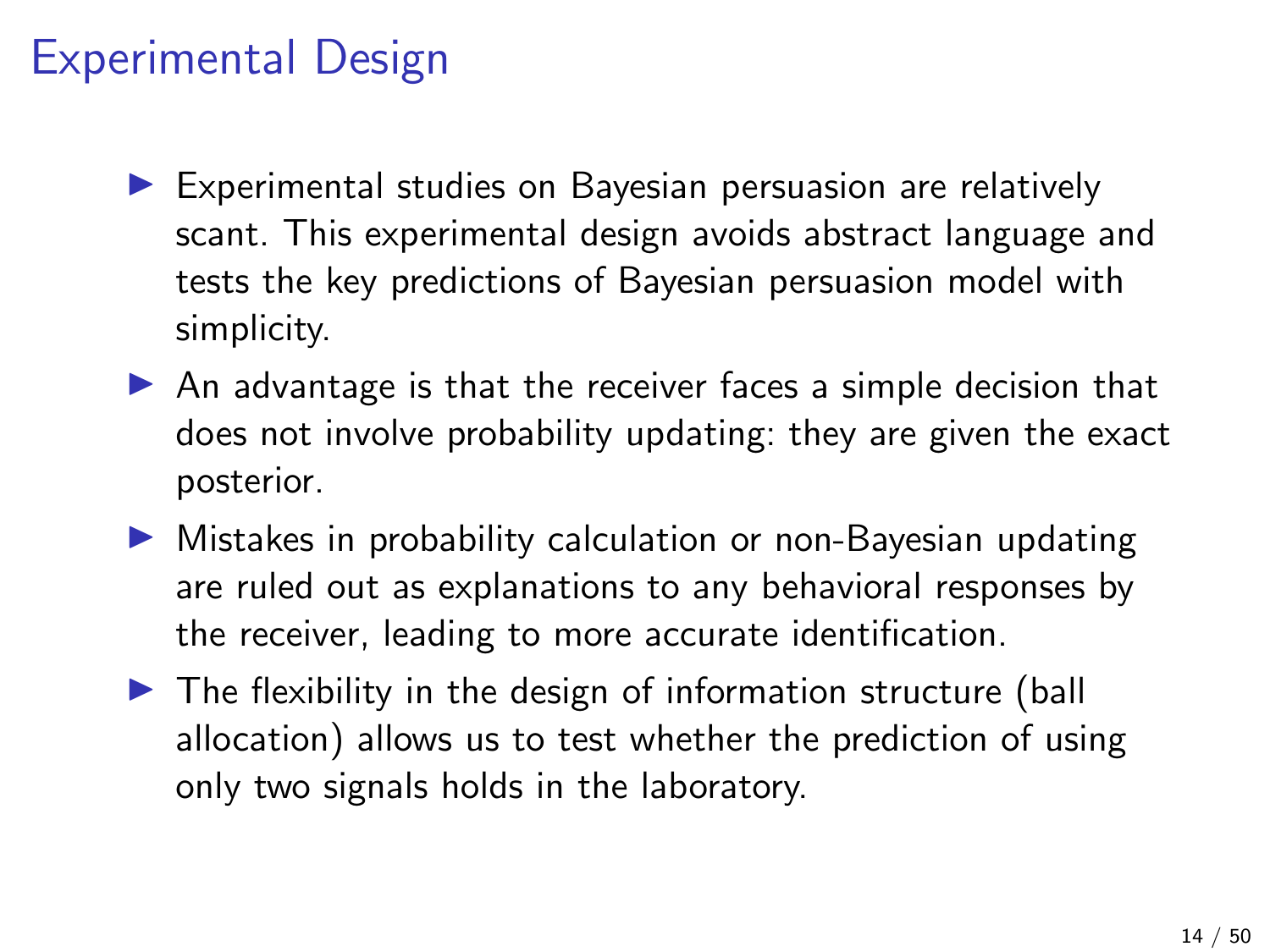- **Lemma 1** : The unique perfect Bayesian equilibrium is as follows. The receiver chooses R if and only if the posterior belief induced the signal realization is no less than 0.5. If  $\mu < \frac{1}{2}$ , the sender chooses a signal structure that induces only two posteriors 0 and 0.5. If  $\mu = \frac{1}{2}$  $\frac{1}{2}$ , the sender chooses a signal structure that induces only a posterior 0.5.
- $\blacktriangleright$  The equilibrium ball allocation predicted by the standard Bayesian persuasion model is to allocate  $100^* \mu$  red balls and  $100^*$ µ black balls in one urn, and the rest (of black balls) into other urns.
- $\blacktriangleright$  In the unique perfect Bayesian equilibrium, the receiver's response, given by a simple step function in posterior beliefs, is independent of the prior  $\mu$ .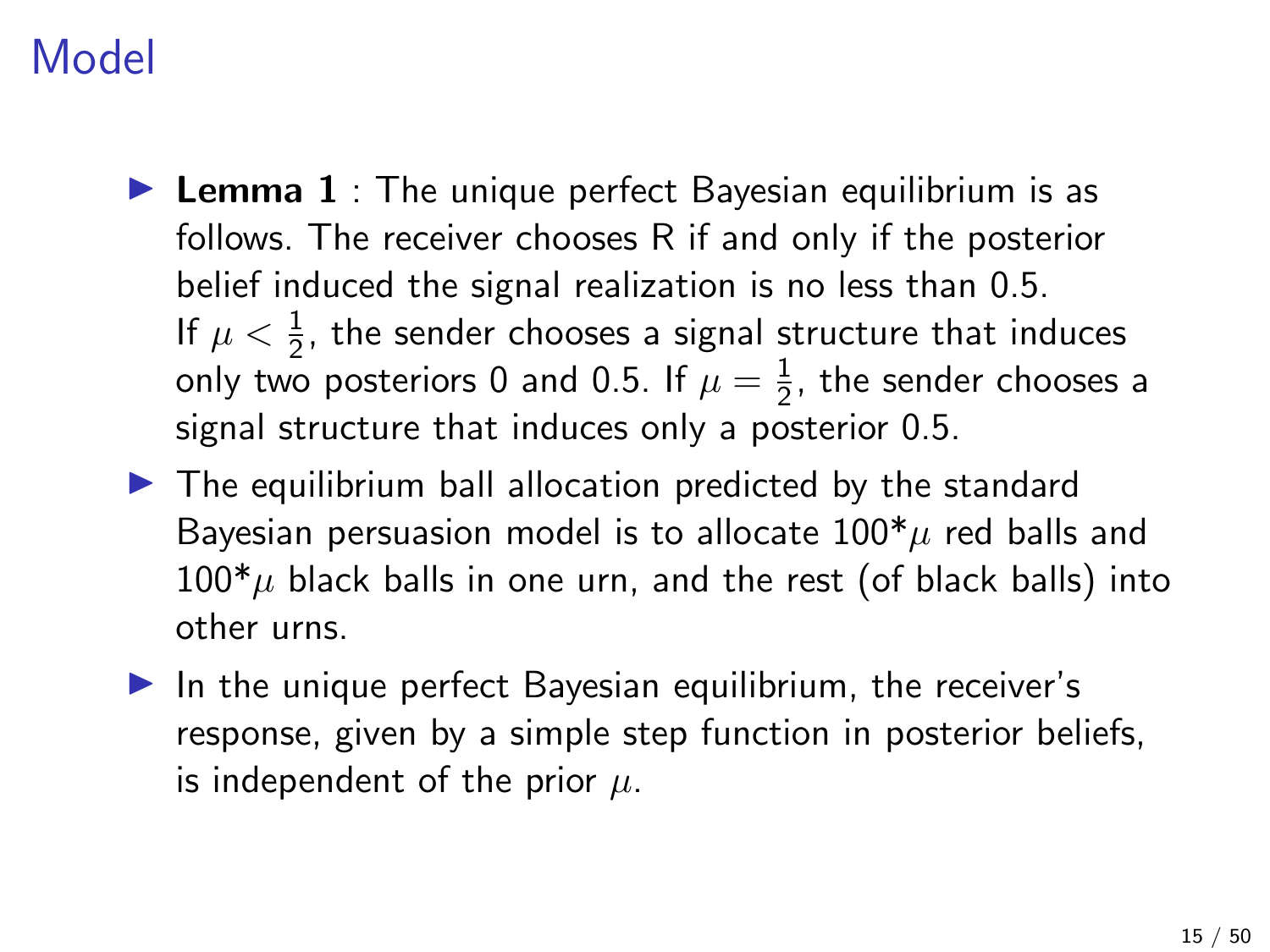- $\triangleright$  Reciprocity brings significant changes. The key idea is that receiver perceives a posterior belief of 0.5 as unkind, as it is the most uninformative signal but at the same time maximizes the sender's expected payoff.
- $\blacktriangleright$  Following this idea, this paper develops standard Bayesian persuasion game into psychological game à la Falk and Fischbacher (2006).
- $\triangleright$  On top of the standard monetary payoffs, a player's utility function consists of terms that capture the kindness of the other player, as well as an appropriate reciprocation to the received treatment.
- $\triangleright$  This leads to a number of novel predictions, which will be supported by experimental data.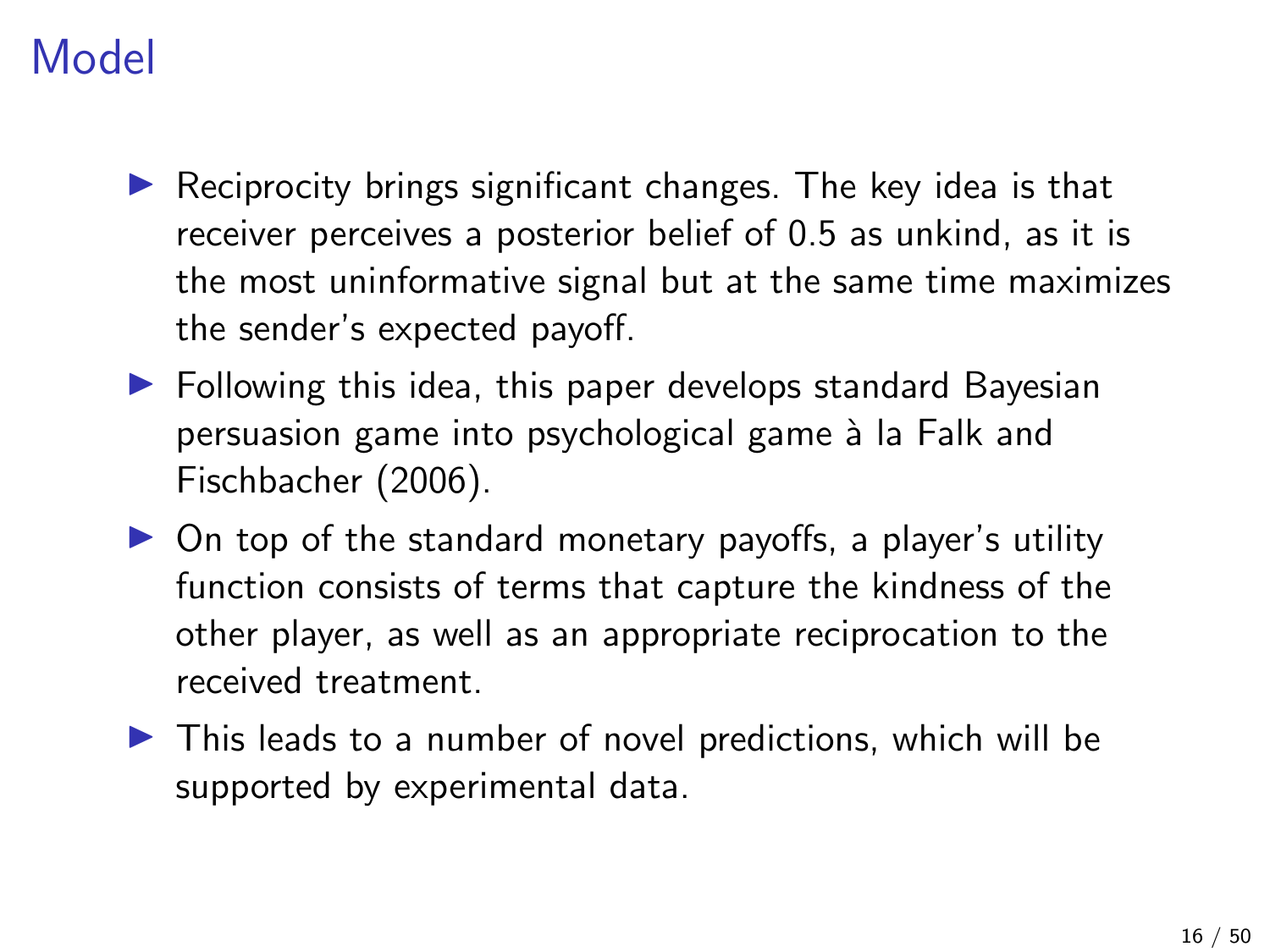- $\triangleright$  Let  $\pi_i(\sigma_S, \sigma_R)$  be the monetary payoff of player  $i \in \{S, R\}$  if the sender and receiver play strategy  $\sigma_S$  and  $\sigma_R$  respectively.
- Let  $k_S(\sigma_R', \sigma_R'')$  be the sender's kindness perceived by the receiver.
- $\blacktriangleright$   $\sigma'_R$  is the receiver's first-order belief concerning the sender's strategy, and  $\sigma_R''$  is the receiver's second-order belief concerning the sender's belief on the receiver's strategy. Then,

$$
k_S(\sigma_R', \sigma_R'') = \pi_R(\sigma_R', \sigma_R'') - \pi_S(\sigma_R', \sigma_R'')
$$

- In This comes from  $\pi_R(\sigma_S, \sigma_S') \pi_S(\sigma_S, \sigma_S')$ .
- $\blacktriangleright$  The higher the payoff that the sender's strategy is *perceived* to bring to the receiver relative to the sender's own payoff, the kinder the receiver thinks the sender is.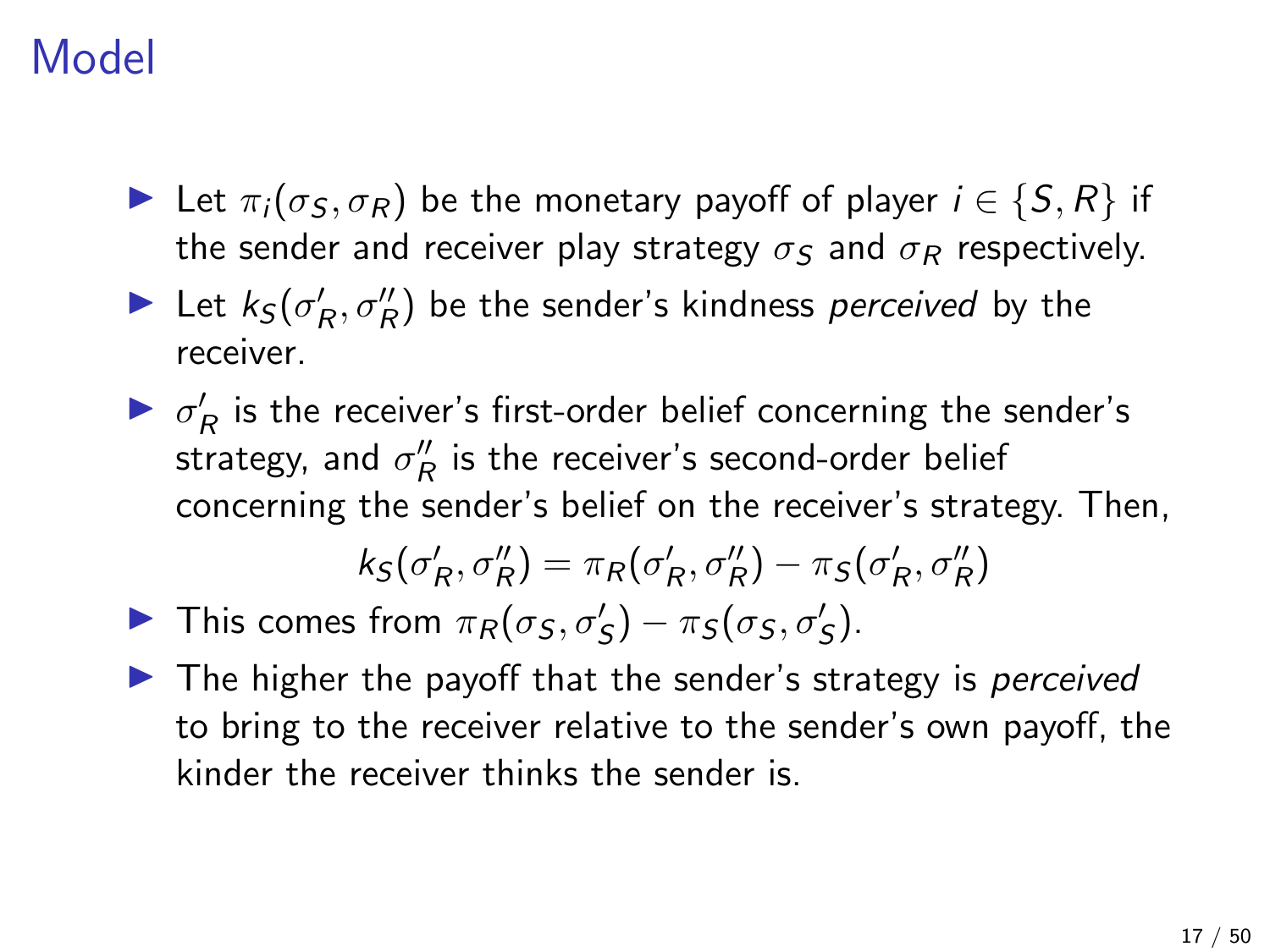$\triangleright$  Next, the reciprocation term of the receiver is defined as,

$$
\rho_R(\sigma_R, \sigma_R', \sigma_R'') = \pi_S(\sigma_R', \sigma_R) - \pi_S(\sigma_R', \sigma_R'')
$$

- $\triangleright$  This can be interpreted as the alteration in the sender's payoff brought about by the receiver changing her strategy from  $\sigma''_R$ to  $\sigma_R$ .
- $\triangleright$  The receiver's reciprocity utility is defined as the product of the kindness term and the reciprocation term.
- $\blacktriangleright$  The idea is that if the receiver perceives the sender to be kind, then she derives a positive utility by returning the sender a favor.
- $\triangleright$  Conversely, if the receiver perceives the sender to be unkind, then he/she derives a positive utility by taking action to lower the sender's monetary payoff.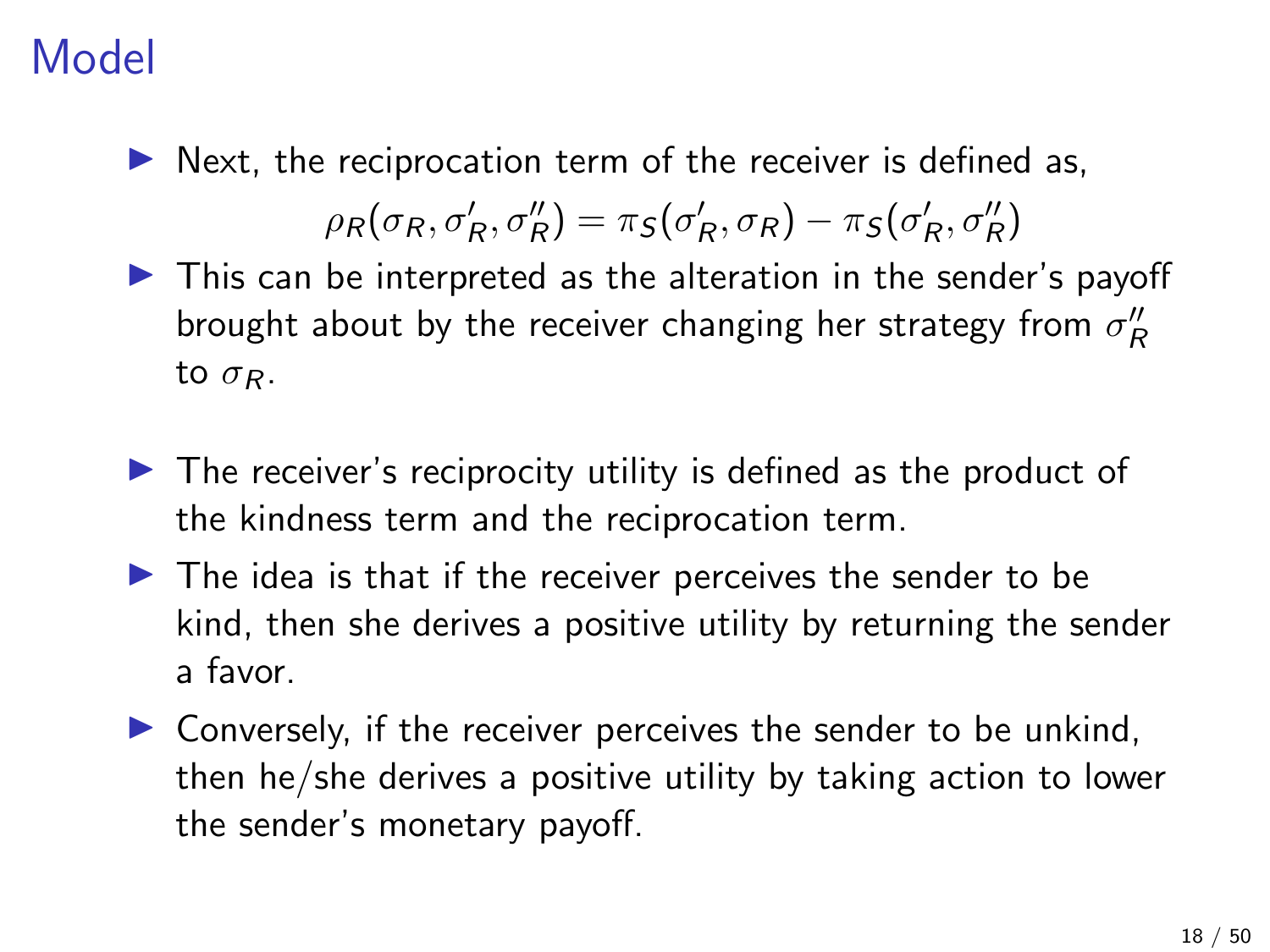$\blacktriangleright$  The receiver's overall utility is defined as

 $U_R(\sigma_S, \sigma_R; \sigma_R', \sigma_R'') \equiv \pi_R(\sigma_S, \sigma_R) + \lambda_R k_s(\sigma_R', \sigma_R'') \rho_R(\sigma_R, \sigma_R', \sigma_R''),$ 

where  $\lambda_R$  is the receiver's reciprocation parameter.

- $\blacktriangleright$   $\lambda_R$  is a positive constant that measures the strength of the reciprocal preference.
- **Players' actions as well as beliefs are considered as factors of** the receiver's utility function.
- $\triangleright$  We assume that the sender does not care about reciprocation, i.e., the sender's reciprocation parameter is zero and she maximizes her monetary payoff only.
- $\triangleright$  This simplification is without loss of generality if the sender's reciprocation parameter is not too large.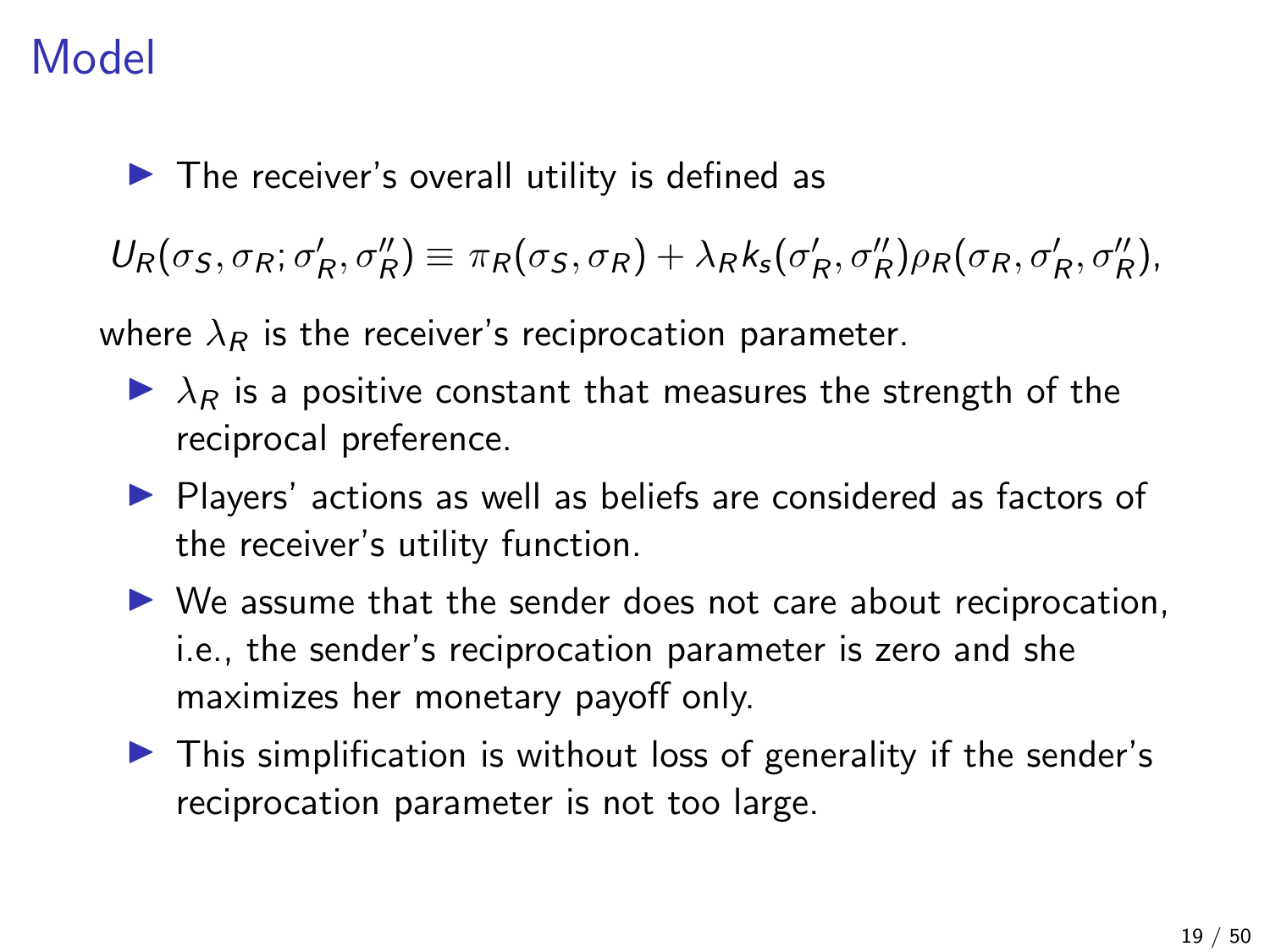- $\triangleright$  As the players' utilities are assumed to depend on their beliefs, the reciprocity game belongs to the class of psychological games à la Geanakoplos, Pearce, and Stacchetti (1989).
- $\blacktriangleright$  Traditional game-theoretic models assume that utilities depend only on actions. This is sometimes not sufficient for describing the motivations and choices of decision makers who care about reciprocity, emotions, or social rewards.
- $\triangleright$  Psychological games allow utilities to depend directly on beliefs (about beliefs) besides which actions are chosen, and they can capture a wider range of motivations.
- $\triangleright$  The equilibrium notion we adopt is standard in psychological games.
	- $\triangleright$  Given beliefs, each player maximizes their expected utility.
	- $\blacktriangleright$  The beliefs match the actual behaviors.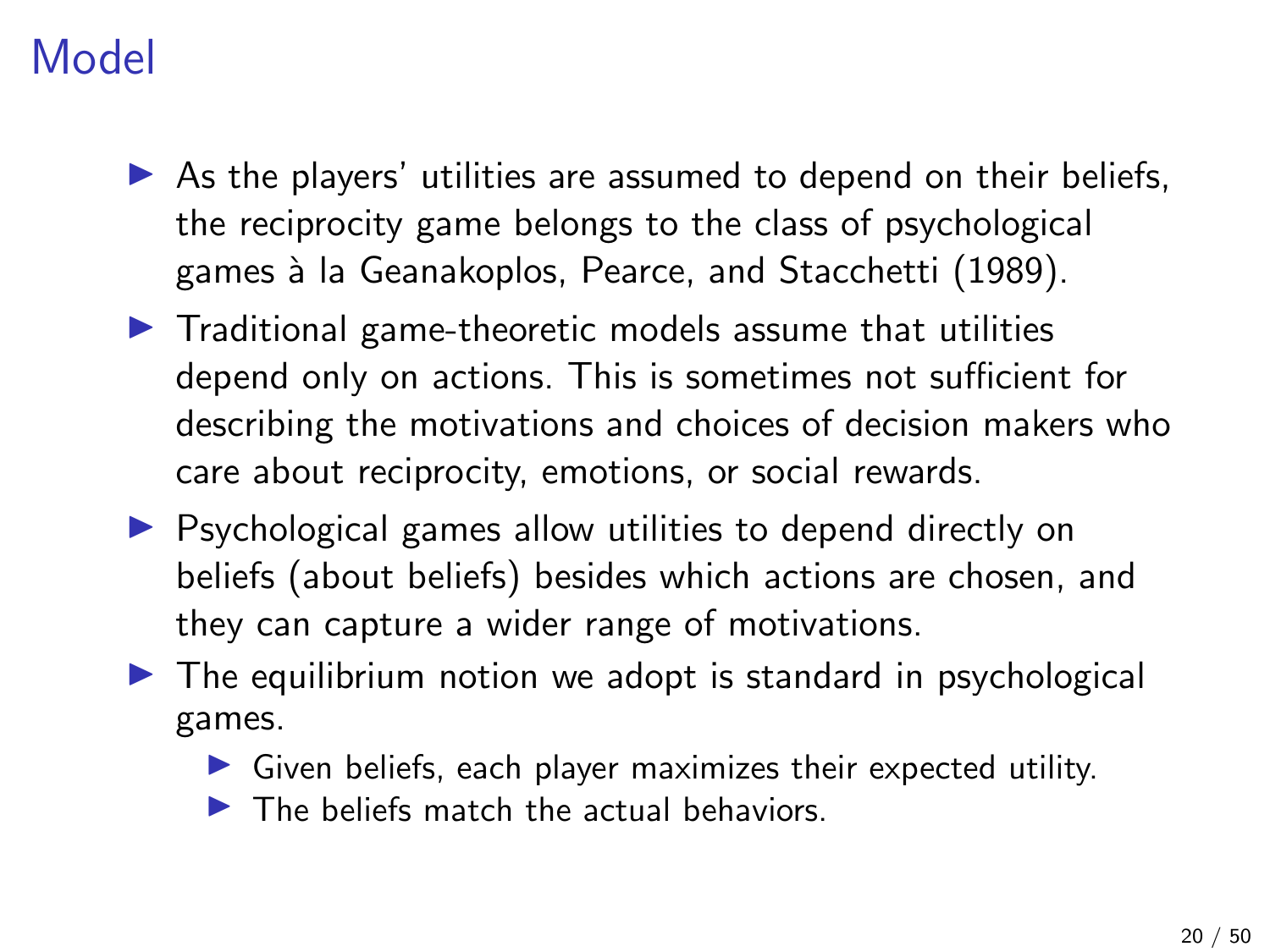- $\blacktriangleright$  For simplicity, we restrict senders to provide at most two urns. Feasibility constraint implies that one of which has a fraction of red balls no higher than  $\mu$ , whereas the other has a fraction of red balls no lower than  $\mu$ .
- $\triangleright$  Under this restriction of strategy space, a generic strategy of the sender is a pair of fractions  $(p, q)$ , with  $p > \mu > q$ , describing the respective proportion of red balls in the two urns.
- $\triangleright$  A generic strategy of the receiver specifies the probability  $\sigma_R(p)$  guessing red after an urn with a fraction p of red balls is drawn.
- $\triangleright$  We assume that given a certain equilibrium sender strategy  $(p^*, q^*)$ , the receiver evaluates the sender's kindness only by the fraction of red balls in the drawn urn.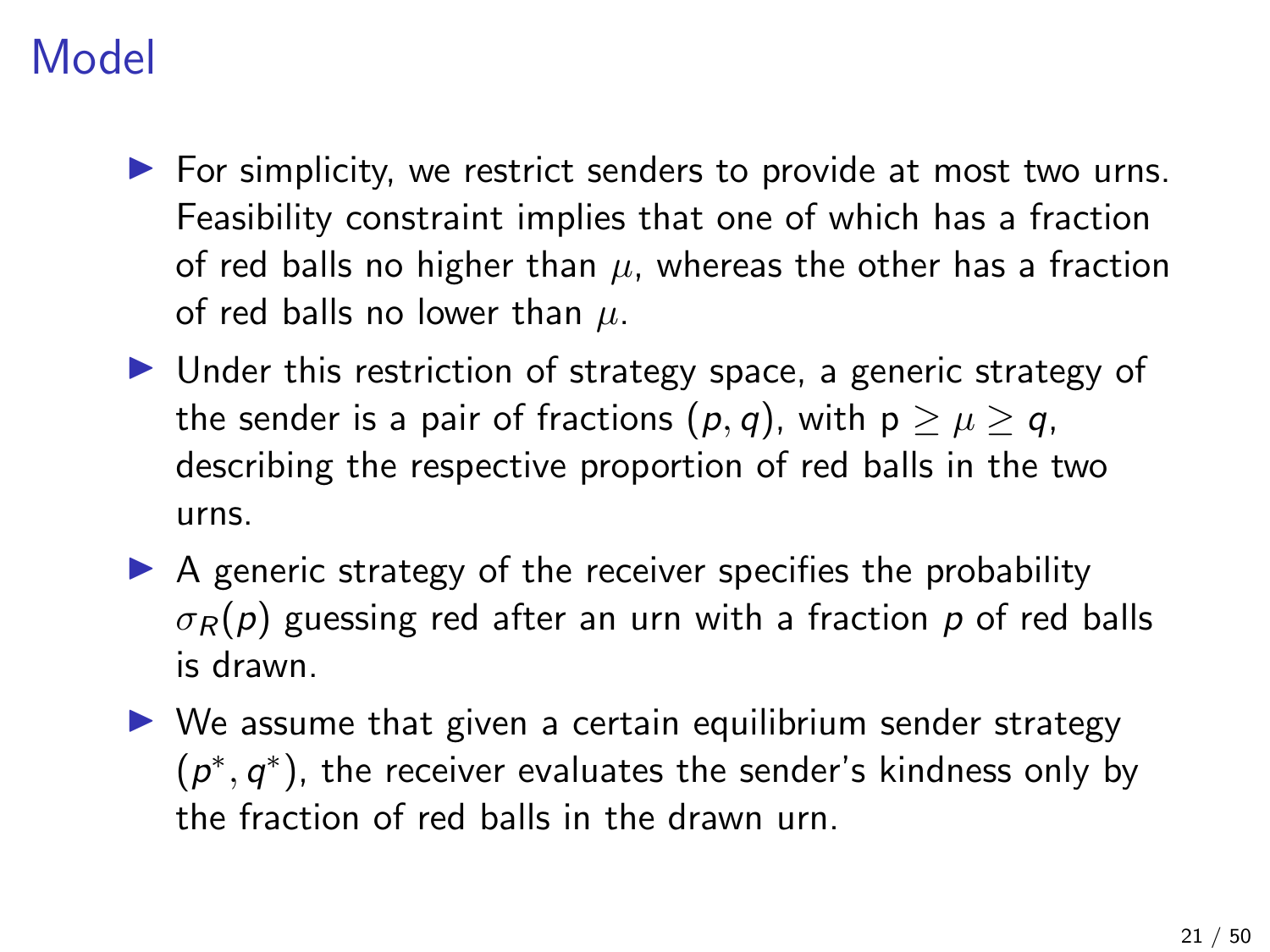- $\triangleright$  We specify the kindness terms in the equilibrium of our Bayesian persuasion game as follows. There are two cases.
- ► Suppose the fraction of red balls is  $p > \mu$  in the drawn urn and let  $\sigma_R''$  the receiver's second-order belief about her own strategy.
- $\blacktriangleright$  Then the sender's kindness perceived by the receiver is given by,

 $k_{{\color{red} {s}}}({\color{red} {p}},{\color{red} {\sigma}}''_R;({\color{red} {p^*}},{\color{red} {q^*}})) = [\frac{{\color{red} {p - {\mu}}} }{{\color{red} {p - {\sigma}^*}}} \{ {\color{red} {q^*}} \sigma''_R({\color{red} {q^*}}) + (1 - {\color{red} {q^*}})(1 - \sigma''_R({\color{red} {q^*}}))\} +$  $\mu - q^*$  $\frac{\mu-q^*}{p-q^*} \{p \sigma_R''(p) + (1-p)(1-\sigma_R''(p))\} ] - [\frac{p-\mu}{p-q^*}]$  $\frac{p-\mu}{p-q^*}\sigma^{\prime\prime}_R(q^*)+\frac{\mu-q^*}{p-q^*}$  $\frac{\mu-q^*}{p-q^*}\sigma_R''(p)]$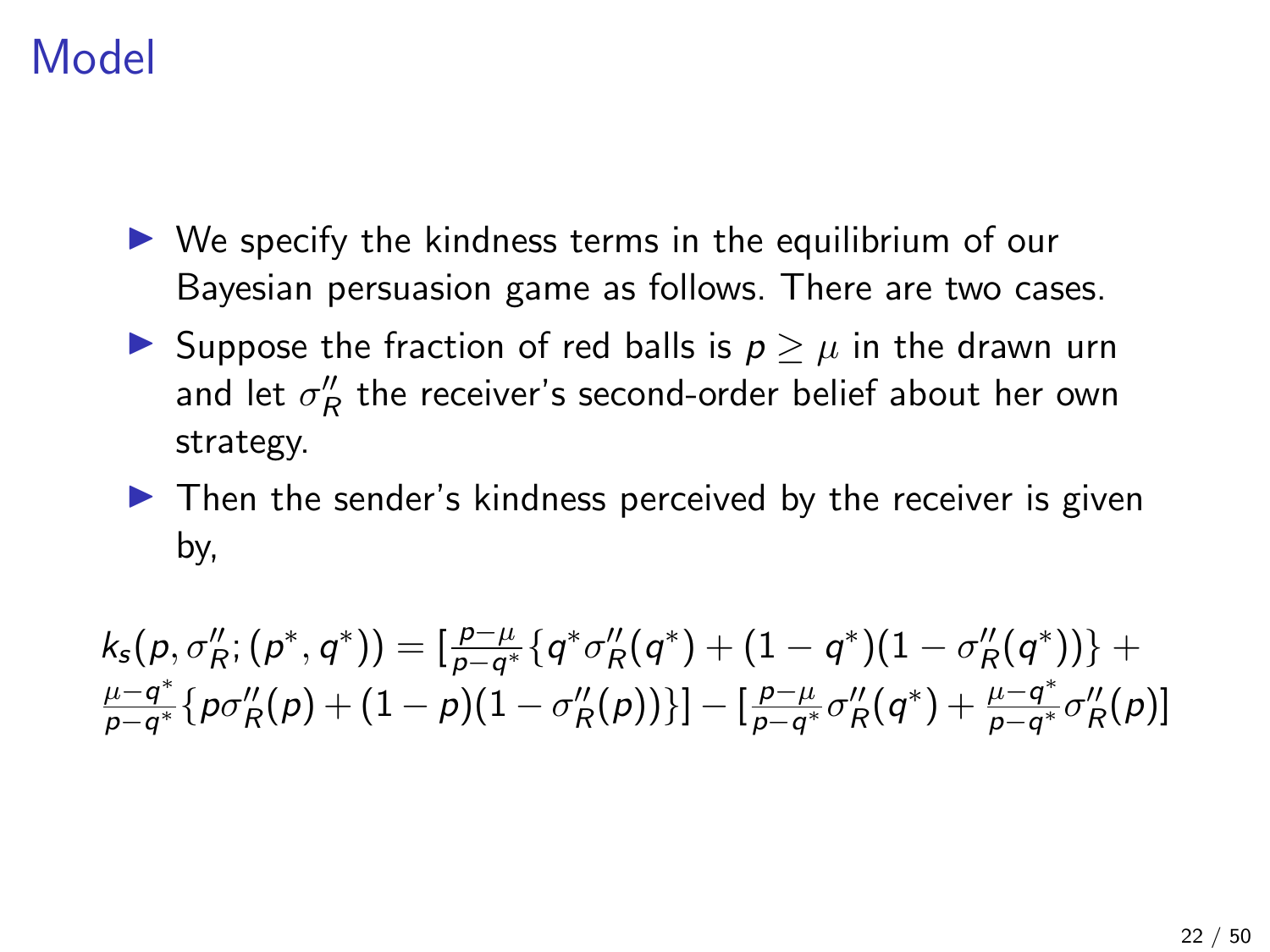$$
\begin{array}{l} \displaystyle k_s(p, \sigma_R''; (p^*,q^*)) = [\frac{p-\mu}{p-q^*} \{ q^* \sigma_R''(q^*) + (1-q^*) (1-\sigma_R''(q^*) \} + \\ \frac{\mu-q^*}{p-q^*} \{ p \sigma_R''(p) + (1-p) (1-\sigma_R''(p) ) \} - [\frac{p-\mu}{p-q^*} \sigma_R''(q^*) + \frac{\mu-q^*}{p-q^*} \sigma_R''(p) ] \end{array}
$$

- In the specification above, even though the receiver does not observe the composition of the undrawn urn, he assumes that its fraction of red balls stays at the equilibrium value of  $q^*$ .
- ► If the sender's strategy is  $(p, q^*)$ , then with probability  $\frac{p-\mu}{p-q^*}$ , urn with fraction  $\mu \geq q$  of red balls is drawn. In this case, the payoffs of the receiver and the sender are  $\mathcal{q}^*\sigma''_R(\mathcal{q}^*) + (1-\mathcal{q}^*)(1-\sigma''_R(\mathcal{q}^*))$  and  $\sigma''_R(\mathcal{q}^*)$  respectively.
- ► With complementary probability  $\frac{\mu-q^*}{n-q^*}$  $\frac{\mu-q^*}{p-q^*}$ , urn with a fraction  $p \geq \mu$  of red balls is drawn. In this case, the expected payoffs of the receiver and the sender are  $p\sigma_R''(p) + (1-p)(1-\sigma_R''(p))$  and  $\sigma_R''(p)$  respectively.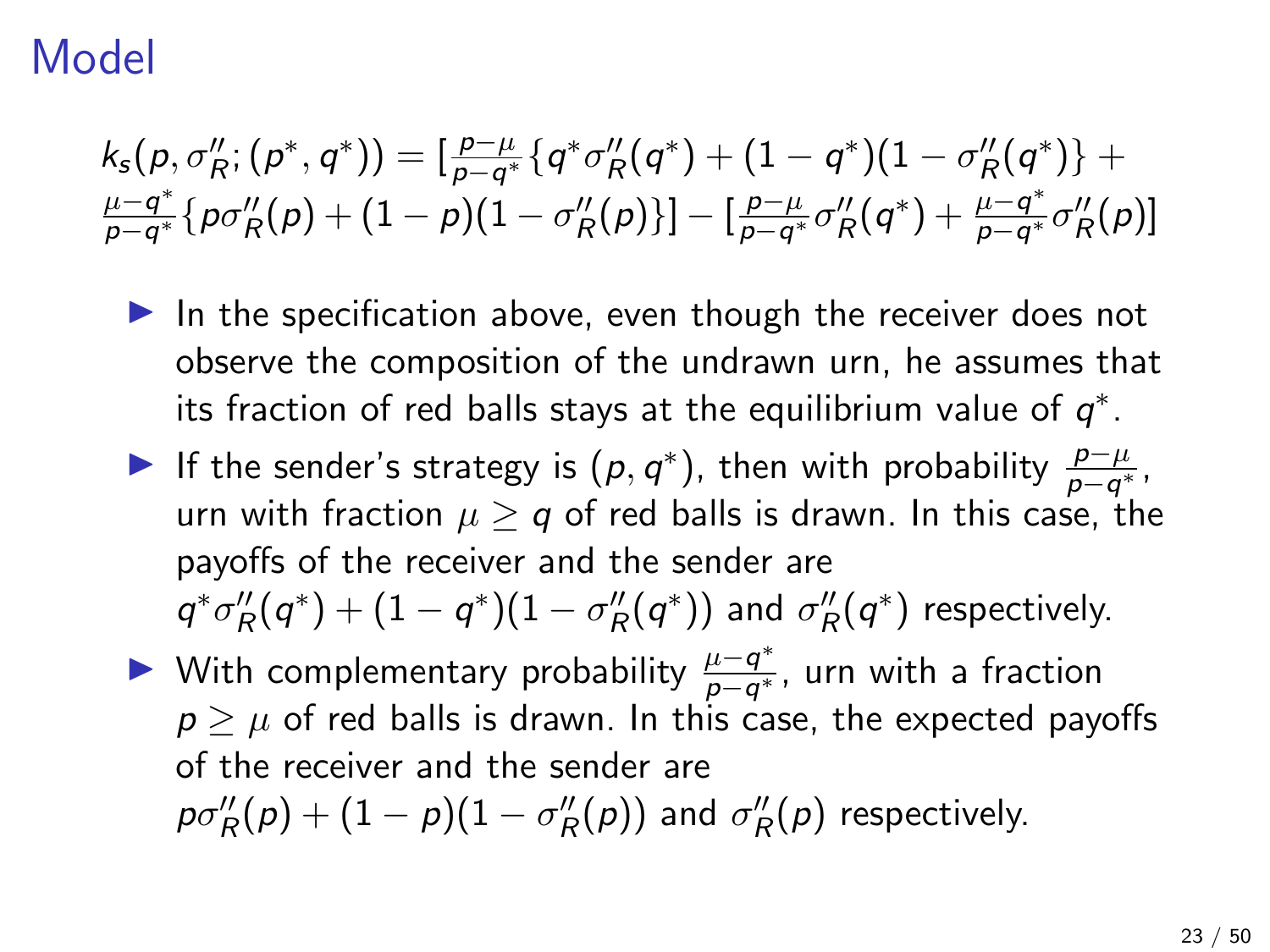► Similarly, if the drawn urn has a fraction  $\mu \ge q$  red balls, the sender's perceived kindness is,

$$
\begin{array}{l} \displaystyle k_s(q, \sigma_R''; (p^*,q^*)) = [\frac{p^*- \mu}{p^*-q} \{ q \sigma_R''(q) + (1-q)(1-\sigma_R''(q)) \} + \\ \frac{\mu-q}{p^*-q} \{ p^* \sigma_R''(p^*) + (1-p^*) (1-\sigma_R''(p^*)) \}] - [\frac{p^*- \mu}{p^*-q} \sigma_R''(q) + \frac{\mu-q}{p^*-q} \sigma_R''(p^*)] \end{array}
$$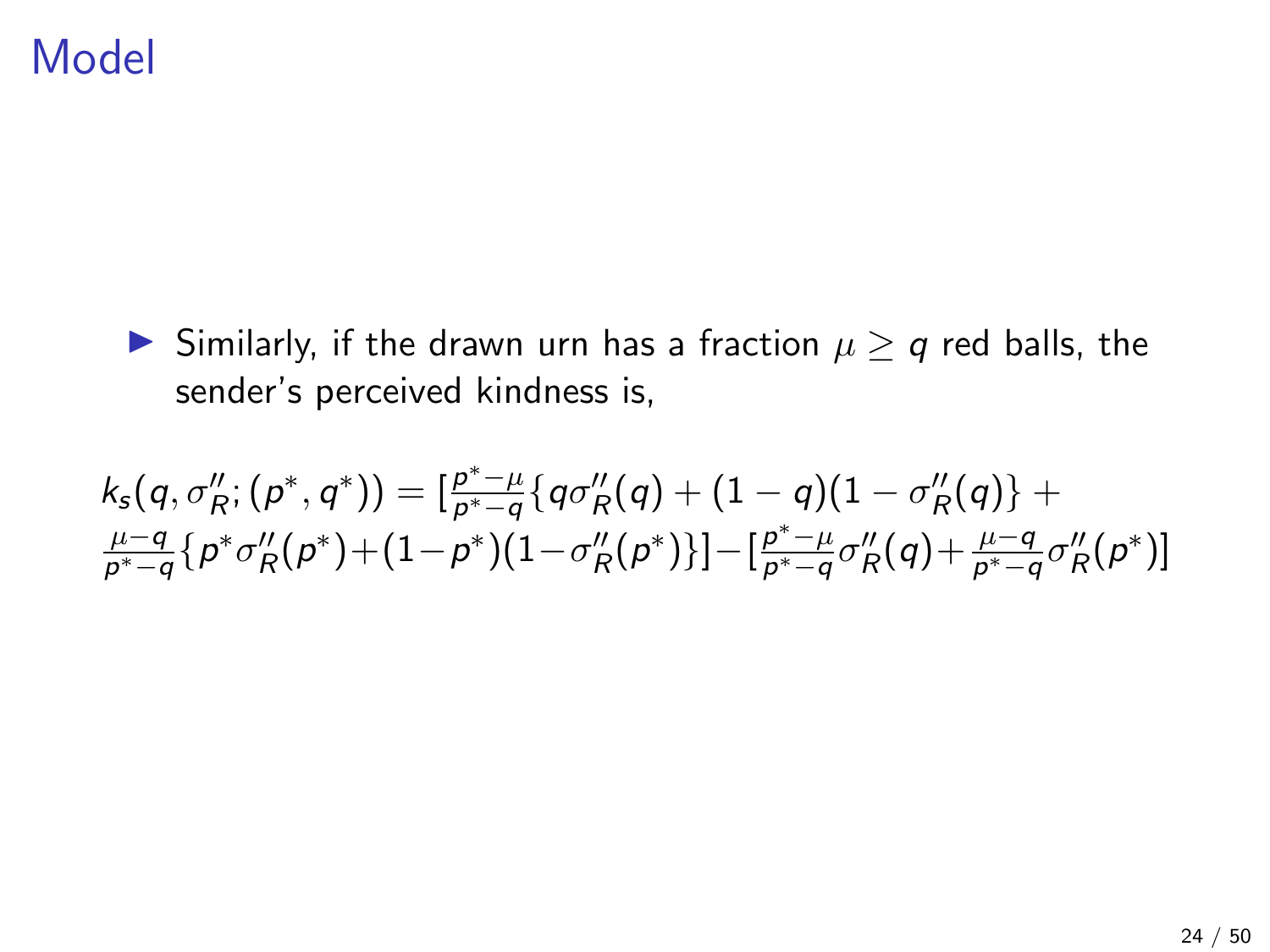Reciprocity equilibrium corresponds to subgame perfect psychological Nash equilibrium. A pair of strategy  $((\rho^*,q^*),\sigma_R(\cdot))$ constitutes a reciprocity equilibrium if and only if

**I** The sender's strategy maximizes utility given her belief  $\sigma_R(\cdot)$ ,  $(\rho^*,q^*)\in\argmax_{\{(\rho',q'): \rho'\geq \mu\geq q'\}}\frac{\rho'-\mu}{\rho'-q'}$  $\frac{p'-\mu}{p'-q'}\sigma_R(q')+\frac{\mu-q'}{p'-q'}$  $\frac{\mu-q'}{\rho'-q'}\sigma_R(\rho')$ 

If an urn with a fraction  $p \geq \mu$  of red balls is realized, the receiver maximizes her utility given beliefs, i.e.,  $\sigma_R(p) \in$ arg ma $\alpha_{\sigma \in [0,1]} p \sigma + (1-p)(1-\sigma) + \lambda_R k_{\mathsf{s}}(\rho, \sigma_R; (\rho^*, q^*)) [\sigma - \sigma_R(\rho)]$ 

If an urn with a fraction  $\mu \ge q$  if red balls is realized, the receiver maximizes her utility given beliefs, i.e.,  $\sigma_R(q) \in$ arg max $_{\sigma \in [0,1]}$ q $\sigma$  +  $(1-q)(1-\sigma)$  +  $\lambda_R k_s (q, \sigma_R; (p^*,q^*)) [\sigma - \sigma_R(q)]$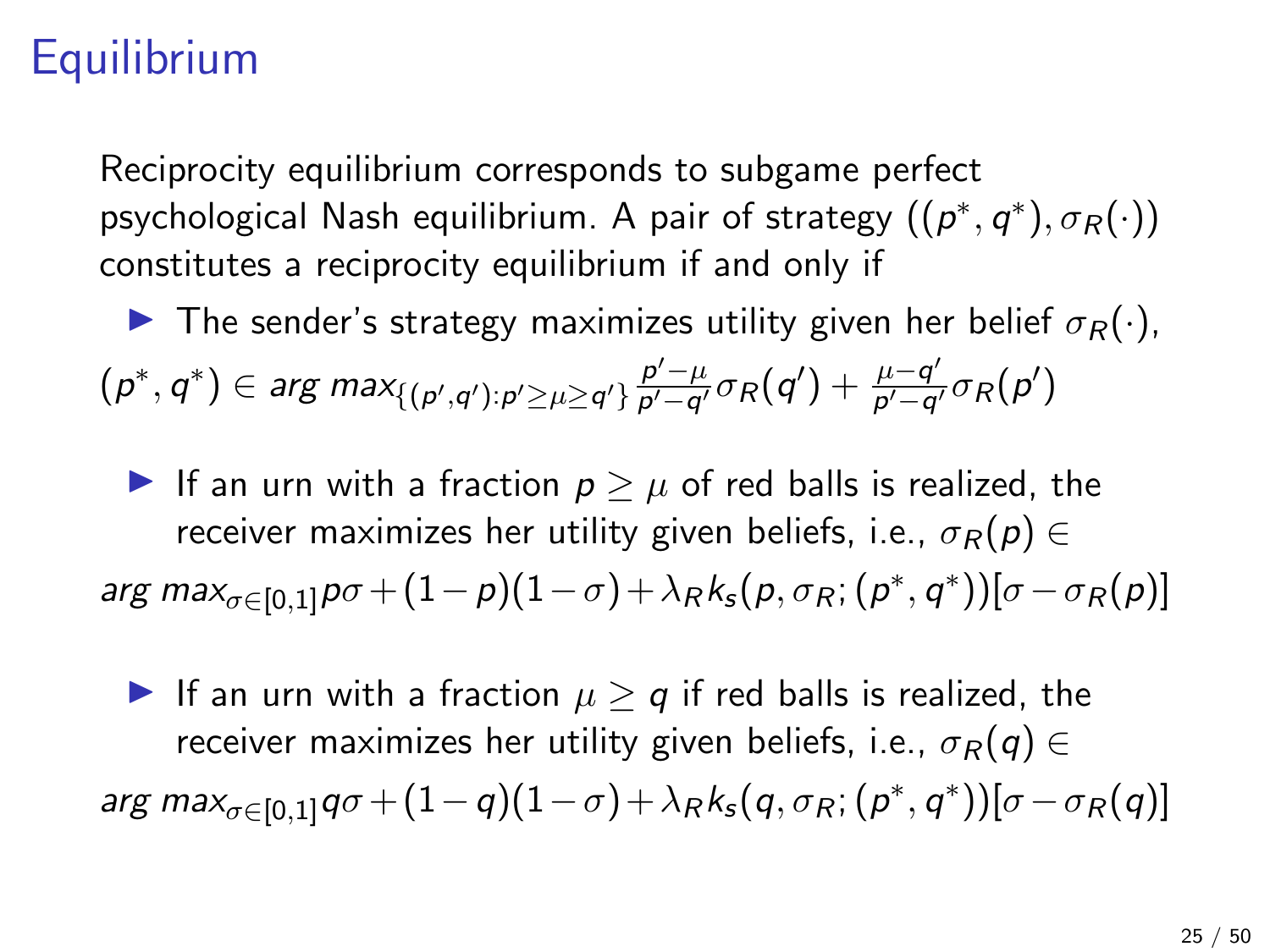Proposition 1 : Let  $\mu \leq \frac{1}{2}$  $\frac{1}{2}$ . The reciprocity equilibrium (in which the sender offers two urns) is unique.

The sender chooses 
$$
(p^*,0)
$$
 where  
\n
$$
p^* = \frac{1}{4}[(1 - \lambda_R(1 + \mu)) + \sqrt{(1 - \lambda_R(1 + \mu))^2 + 16\mu\lambda_R}].
$$

 $\triangleright$  Upon observing an urn with a fraction p of red balls, the receiver's probability of guessing red is given by  $\sqrt{ }$  $\sigma_R(p) =$  $\int$  $\overline{\mathcal{L}}$  $max{0,}$  $(2p-1)(p^* - p)$  $\frac{(\mu_1(\rho^*-\rho)+(1-\mu)(\rho^*-\rho)-2(\mu-\rho)(1-\rho^*)}{\lambda_R}$  $\frac{1}{2(p^*-\mu)(1-p)}$ , if  $p < \mu$ , min{  $\frac{(2p-1)p}{\lambda_R}$ + $(1-\mu)p$  $\frac{R^{(1)}(1-p)}{2\mu(1-p)}, 1$ , if  $p \geq \mu$ ,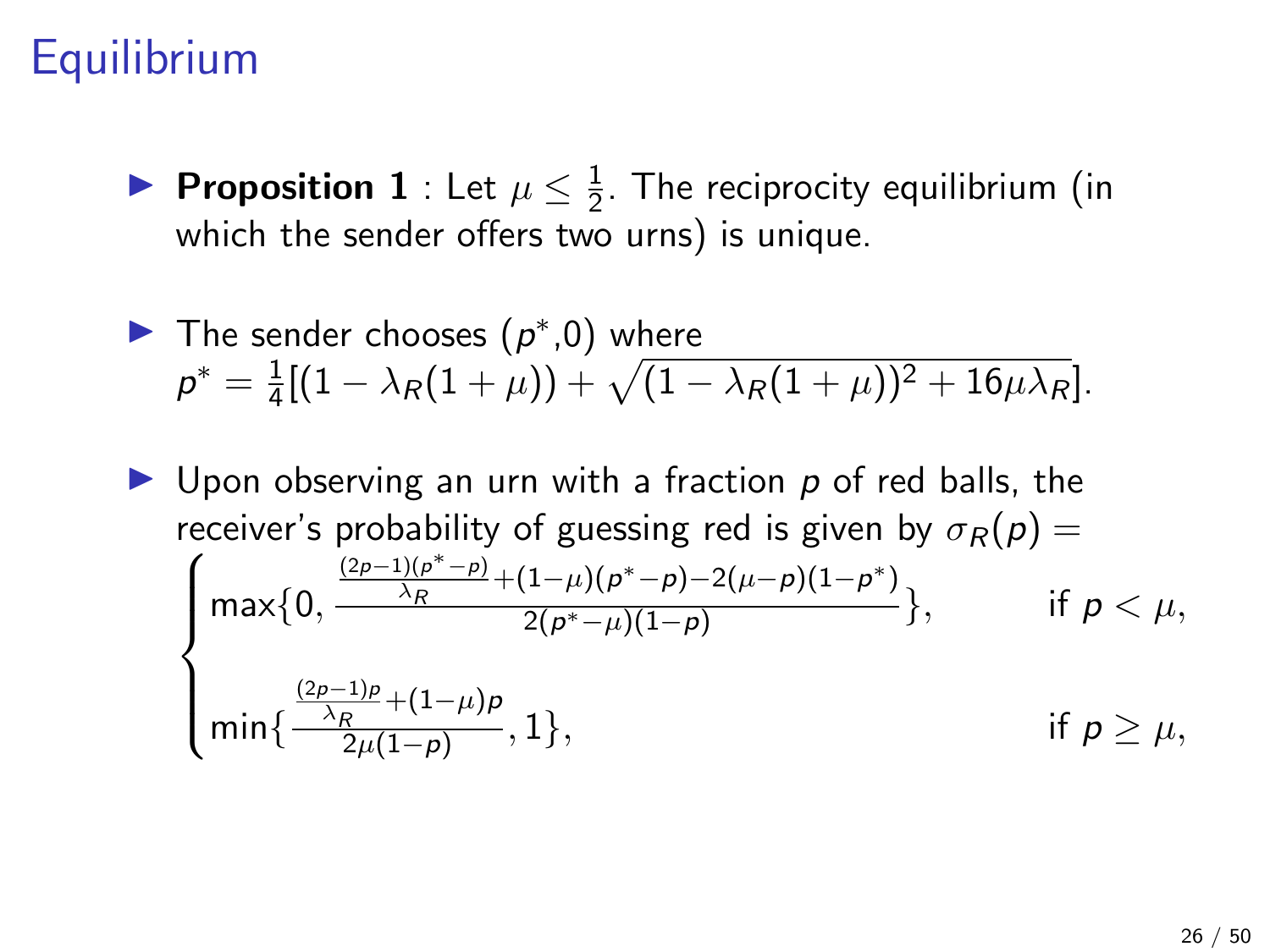

Figure 1: Receiver's equilibrium responses (Black:  $\mu = 0.3$ ; red :  $\mu = 0.5$ )

**I** This illustrates the receiver's equilibrium strategy  $\sigma_R(p)$  for the case  $\lambda_R = 0.6$ .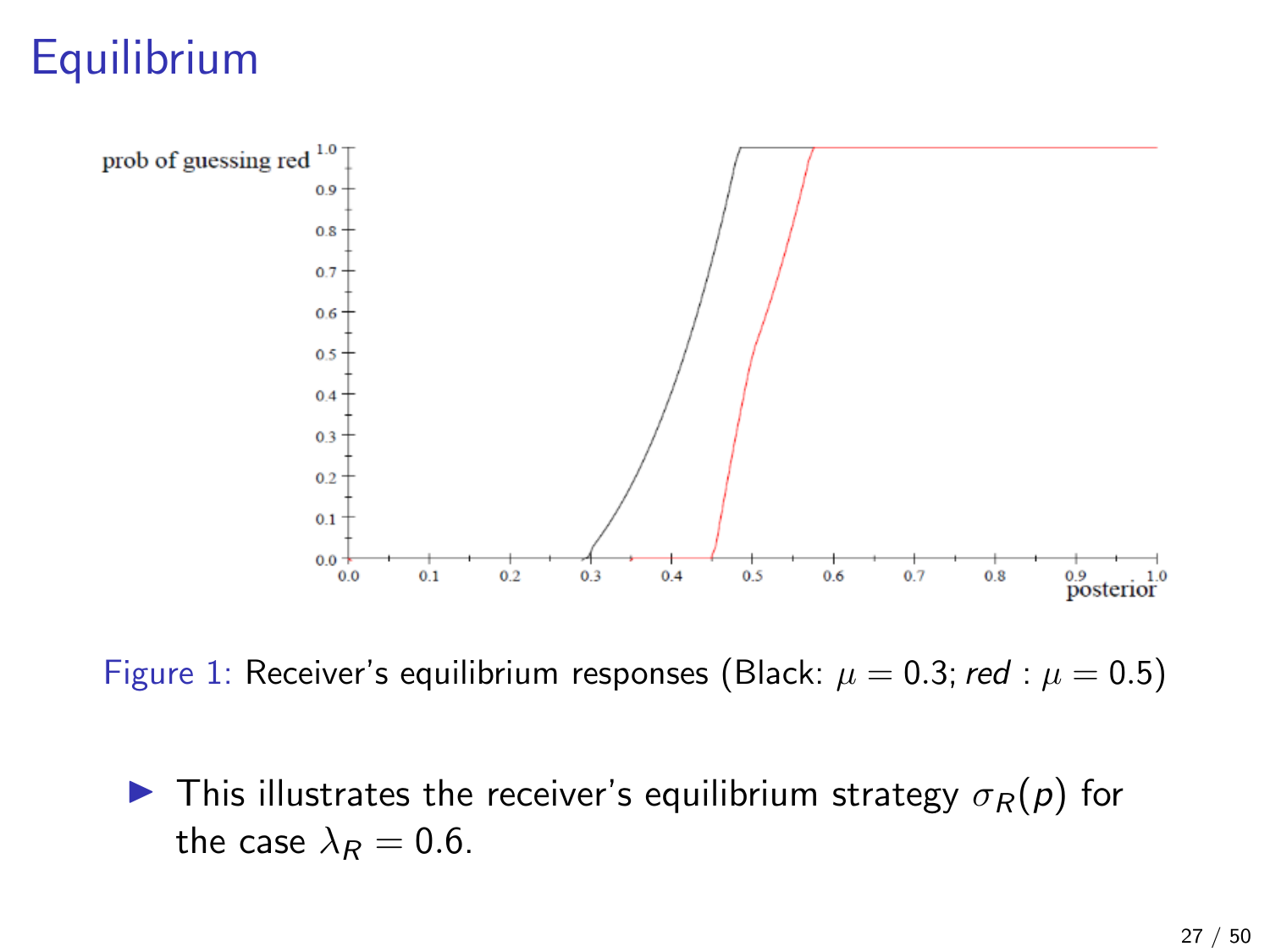- **IF** The receiver's probability of guessing red  $\sigma_R(p)$  is not a step-function in the fraction p, as predicted in Lemma 1. If  $\lambda_R$ is positive,  $\sigma_R(p)$  increases continuously over an interval of p.
- $\triangleright$  The receiver's responses and hence the sender's optimal information structure depends on the prior belief  $\mu$ , which is (ex-post) payoff-irrelevant factor.
- As  $\mu$  increases, the sender's expected payoff goes up with as it is more likely that the realized posterior is favorable for the state being red. Consequently, the receiver's perception of the sender's kindness goes down, making them less willing to be persuaded to choose R.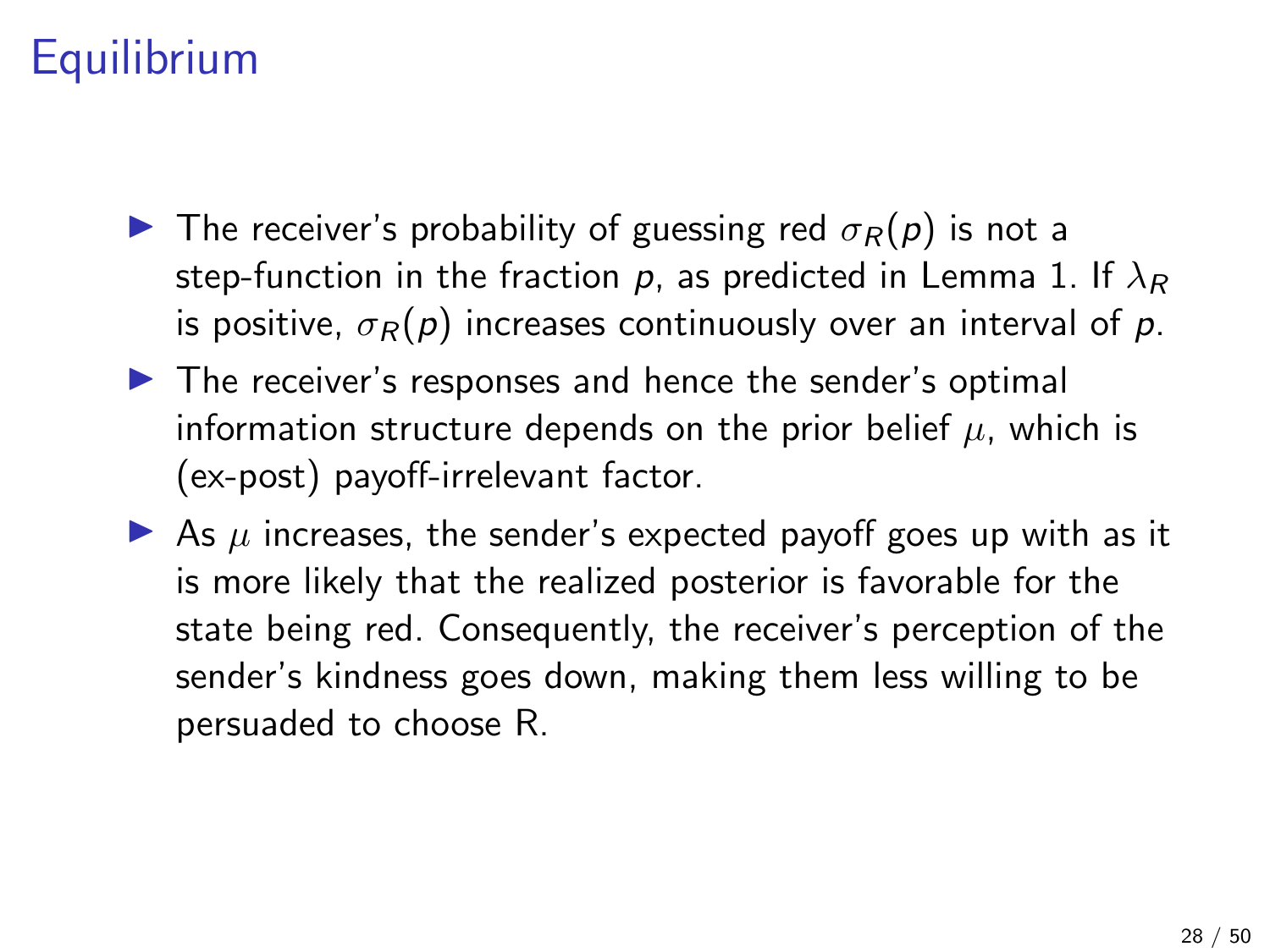- $\blacktriangleright$  Hypothesis 1 : The probability that the receiver guesses red increases continuously in the fraction of red balls in the drawn urn around the 50% mark.
- **Proposition 1 also implies that an increase in**  $\mu$  **would shift**  $\sigma_R(\rho)$  downwards and raise the  $\rho^*$  of the sender's equilibrium strategy.
- $\blacktriangleright$  Hypothesis 2 : An increase in the initial fraction of red balls weakly lowers the probability that the receiver guesses red for any urn composition.
- $\blacktriangleright$  Hypothesis 3 : When the initial number of red balls increases, the sender makes the fraction of red balls in the urns more extreme (i.e., closer to 0 and 1).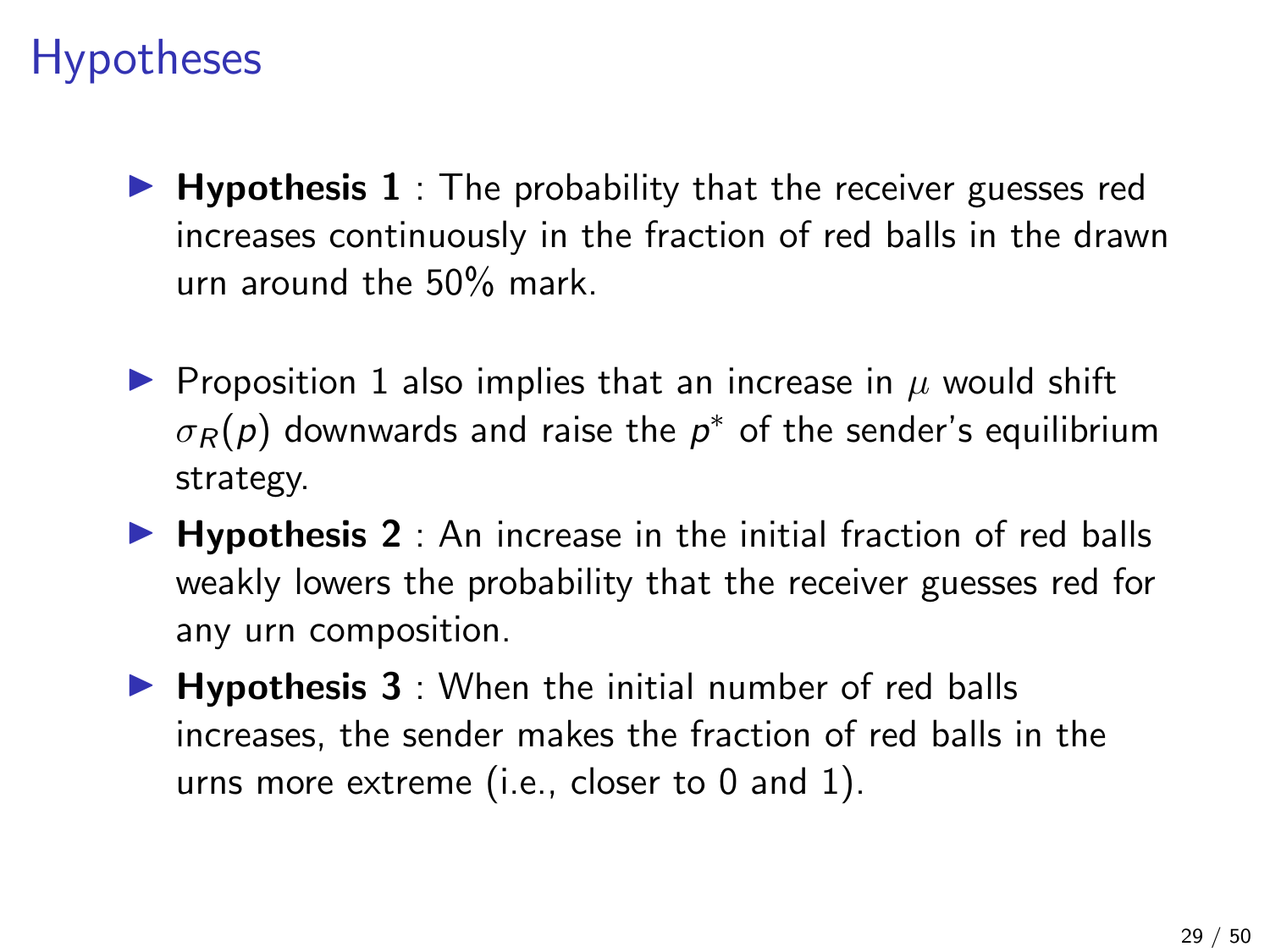

Figure 2: Sender's equilibrium choice of  $p^*$  against  $\lambda_R$ (Black:  $\mu = 0.3$ ; red:  $\mu = 0.5$ )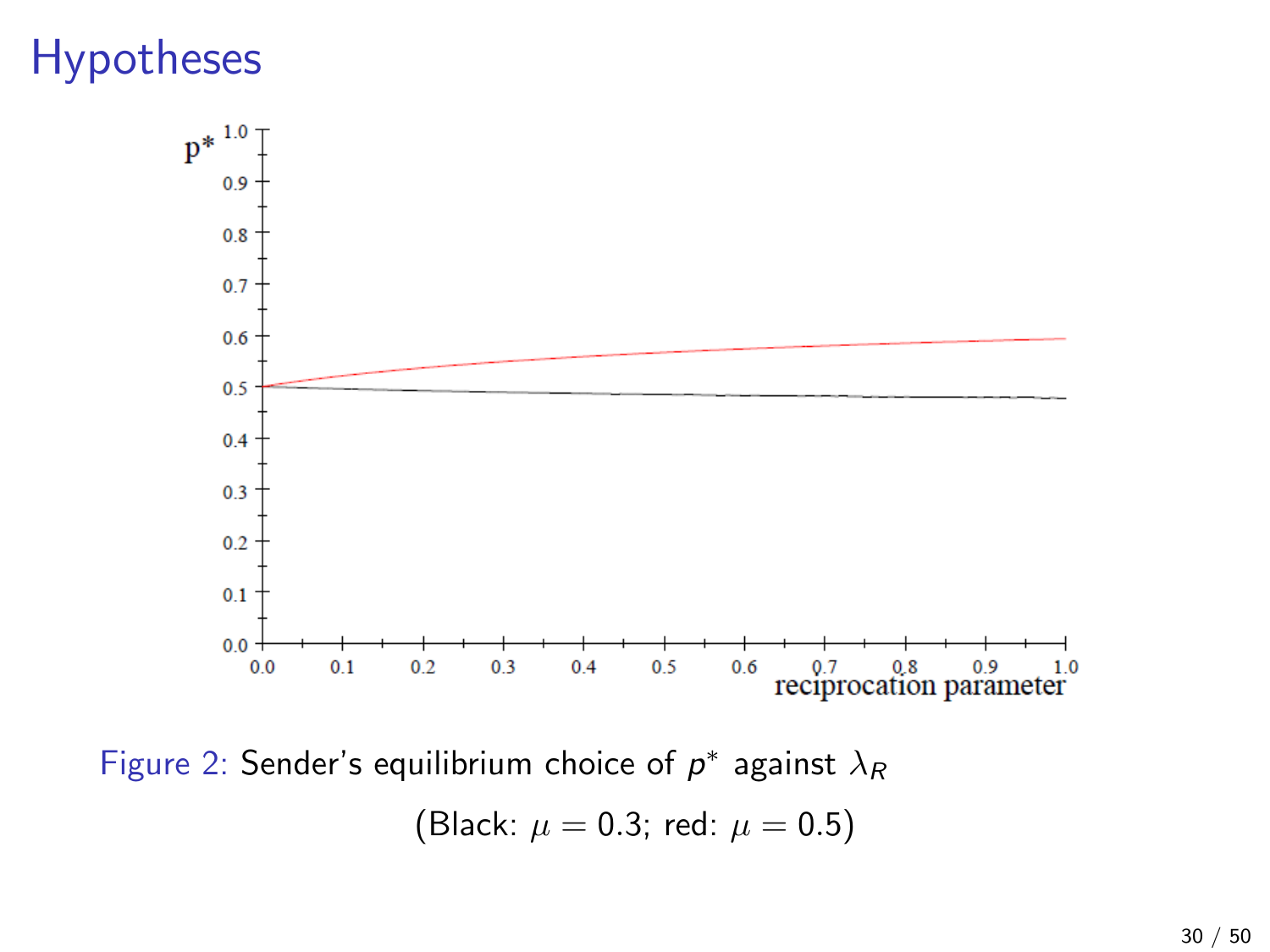- $\triangleright$  The underlying intuition is analogous to that of an ultimatum game. The receiver is willing to sacrifice monetary payoffs to punish the sender if she perceives the sender to be unkind.
- $\triangleright$  The punishment takes the form of guessing black (lowering his own expected payoff in order to make the sender getting a zero payoff).
- $\blacktriangleright$  The standard Bayesian persuasion model without reciprocation incentives predicts, in sharp contrast to the hypotheses above, that the receiver's response does not depend on the posterior belief as long as it exceeds 50%.
- It also predicts that neither the receiver's strategy  $\sigma_R(p)$  nor the sender's strategy  $(p^*,0)$  would be affected by the prior belief.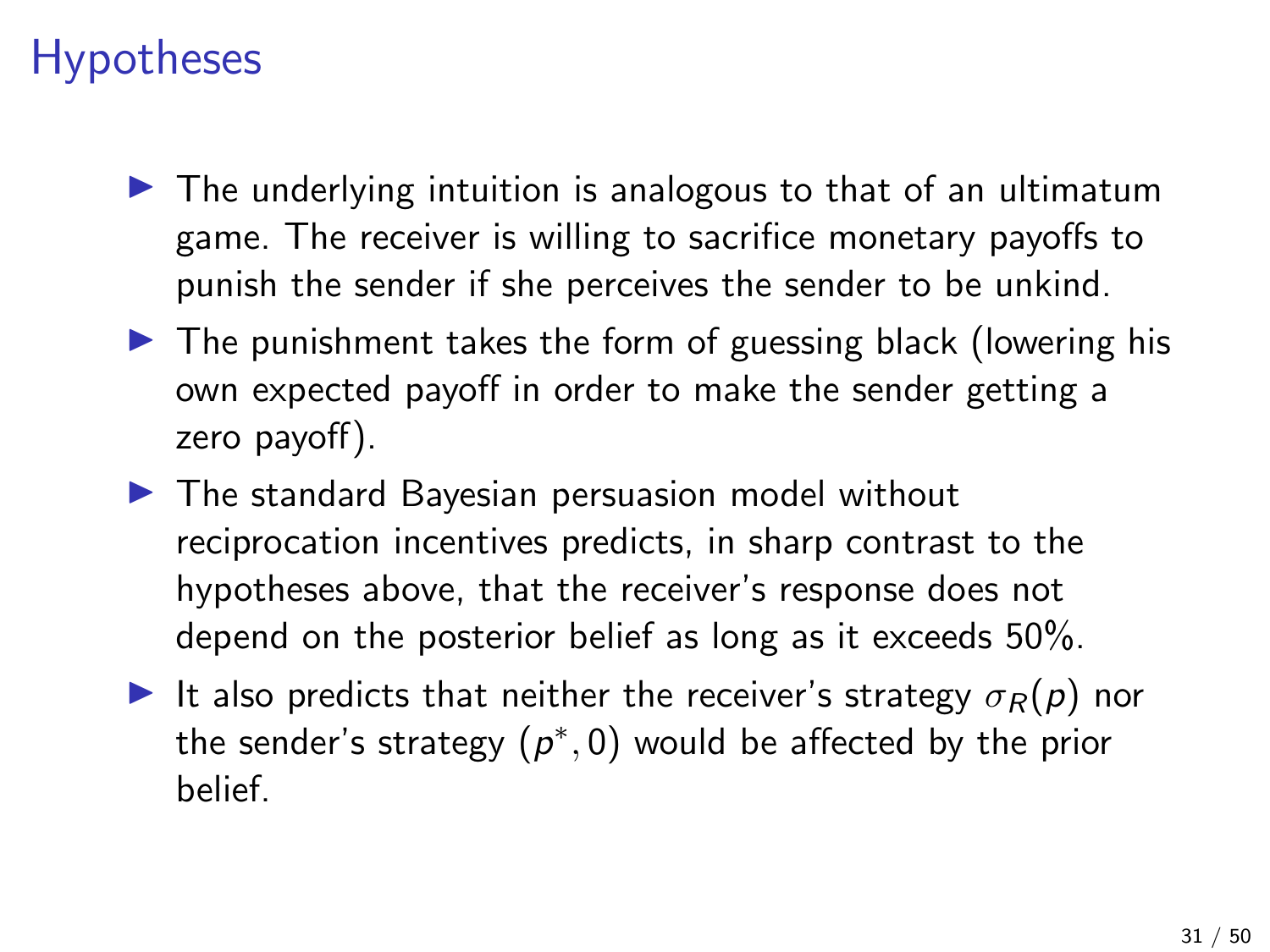- $\blacktriangleright$  Last hypothesis concerns the expected payoff of the players.
- $\blacktriangleright$  In a Bayesian persuasion model without reciprocity, an increase in the prior could strictly harm the receiver.
- $\blacktriangleright$  The receiver gets the positive payoff for certain if the drawn urn has 0% red ball, and gets the positive payoff with probability 50% if the drawn urn has 50% red ball.

$$
(1 - \frac{\mu}{0.5}) \times 1 + \frac{\mu}{0.5} \times 0.5 = 1 - \mu.
$$

- ▶ Corollary 2 : Suppose  $\mu < \mu' \leq \frac{1}{2}$  $\frac{1}{2}$ . The sender's expected monetary payoff is higher if the initial fraction of red balls is  $\mu'$  than when it is  $\mu.$  The same is true for the receiver's expected monetary payoff if the reciprocation parameter  $\lambda_R$  is sufficiently large.
- $\blacktriangleright$  Hypothesis 4 : When the initial number of red balls increases, both the expected monetary payoffs of both sender and receiver increase.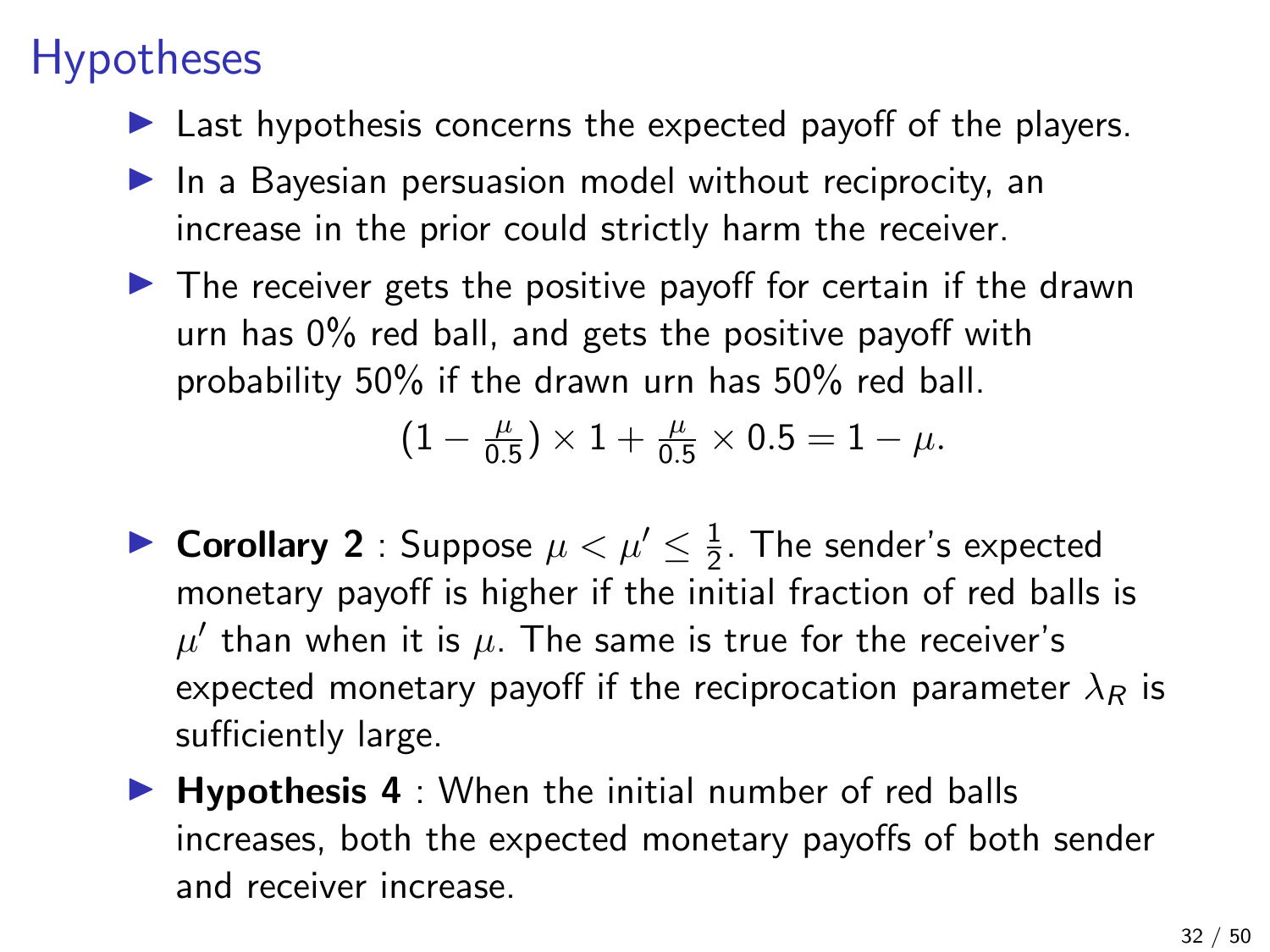### Experiment Procedures

- $\blacktriangleright$  In each round, subjects are randomly matched into pairs. In each matched pair, one subject is assigned to the role of player A and the other the role of player B.
- $\blacktriangleright$  Each subject's role remained fixed throughout the experiment and subjects' decisions were anonymous.
- $\blacktriangleright$  The game has two stages.
	- $\triangleright$  Stage 1: Player A allocates all of 100 colored balls into 5 urns. One urn is randomly drawn. The total number of balls in each urn determines the probability that the urn is drawn.
	- $\triangleright$  Stage 2: Player B receives a message on the screen specifying the number of red balls and number of black balls in the urn. Then, a ball is randomly drawn from the urn and Player B is asked to guess whether the ball drawn is red or black.
- $\blacktriangleright$  Repeat 10 independent rounds.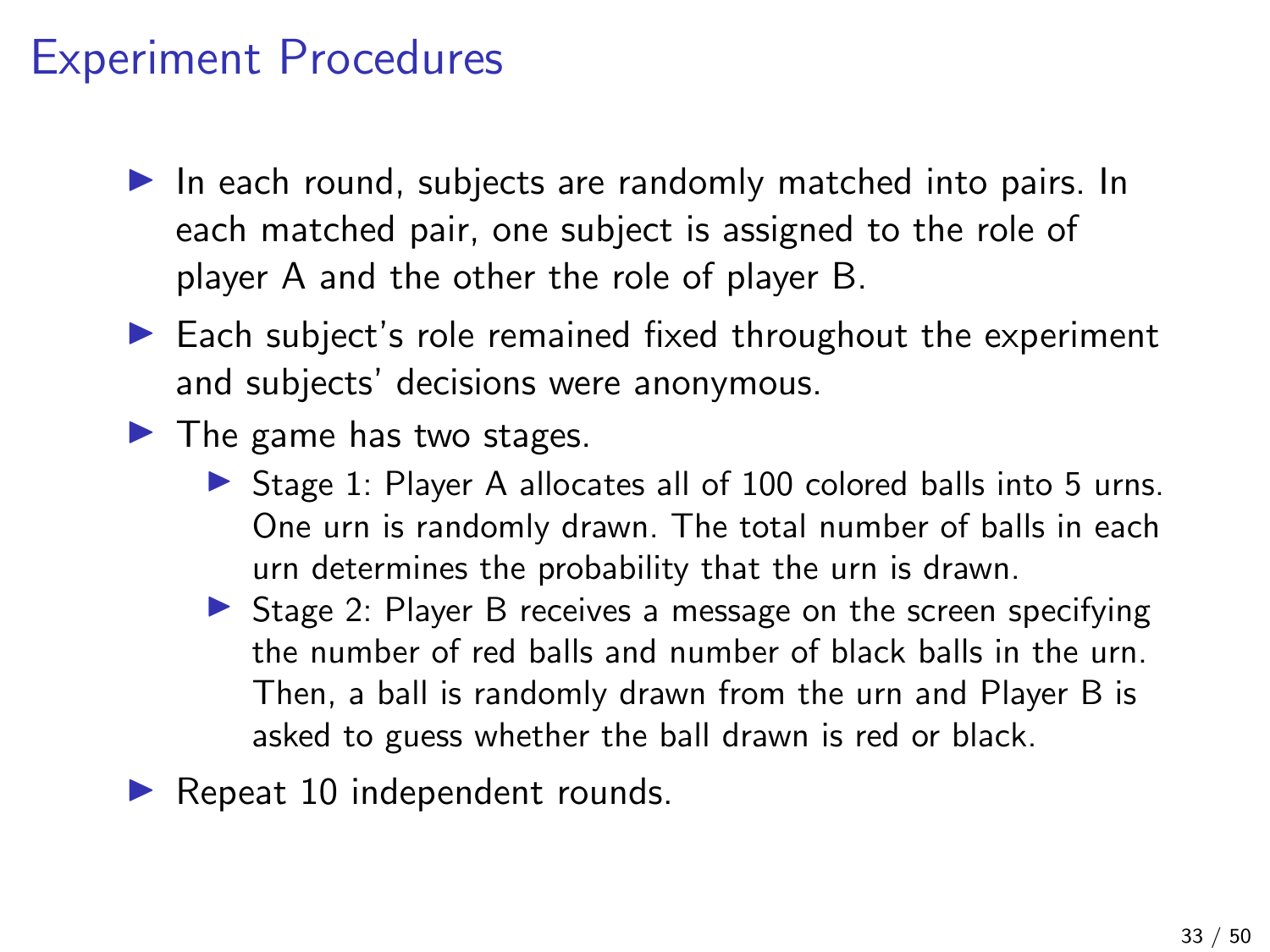## Experimental Procedures

| Urn          | $\overline{2}$ |  |  |
|--------------|----------------|--|--|
| Red          |                |  |  |
| <b>Black</b> |                |  |  |

Figure 3: Sender's choice

- $\triangleright$  Player A receives 40 HKD if player B guesses that the ball is red and receives 0 if player B guesses that the ball is black, regardless of the actual color of the ball drawn.
- $\triangleright$  Player B receives 40 HKD if her guess coincides with the ball drawn and receives 0 if her guess is incorrect.
- $\triangleright$  At the end of each round, subjects are informed about (i) the urn drawn, (ii) the guess made by player B, (iii) the color of the ball drawn, (iv) earning.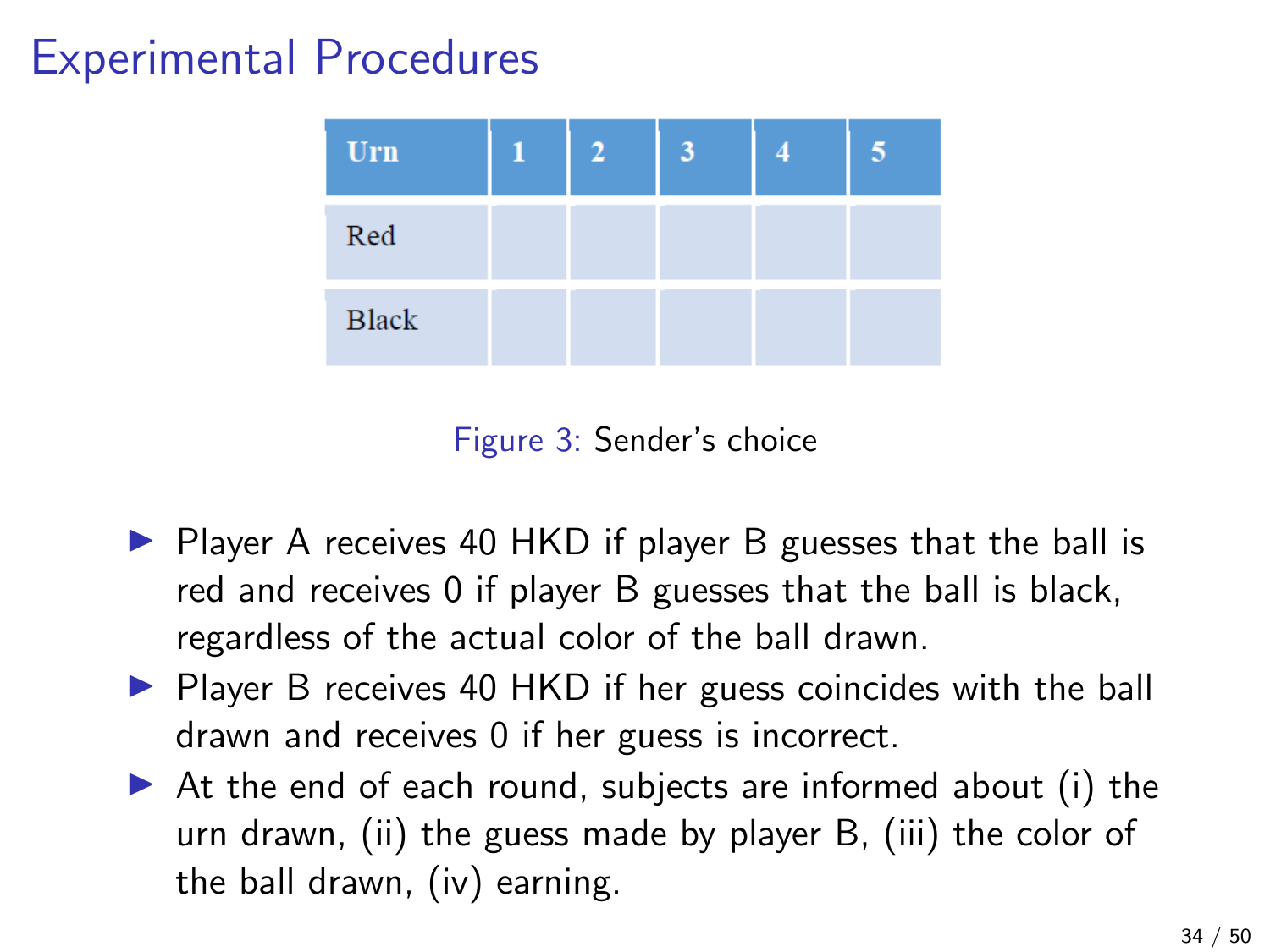### Experimental Procedures

- In Ran two treatments with  $\mu = 0.3$  and  $\mu = 0.5$  to identify the effect of prior belief on players' behaviors.
- In total,  $162$  subjects participated in 8 sessions, 4 sessions for each treatment.
- $\blacktriangleright$  The subjects were undergraduate students in a major university in Hong Kong, recruited through electronic recruitment system. The experiment was programmed with z-tree (Fischbacher, 2007).
- $\triangleright$  Before the beginning of the 10 decision-making rounds, subjects were given one practice round. Out of the 10 rounds, one round was randomly drawn for payment.
- $\triangleright$  Subjects received a show-up fee of 40 HKD, in addition to the earnings from the randomly-drawn round.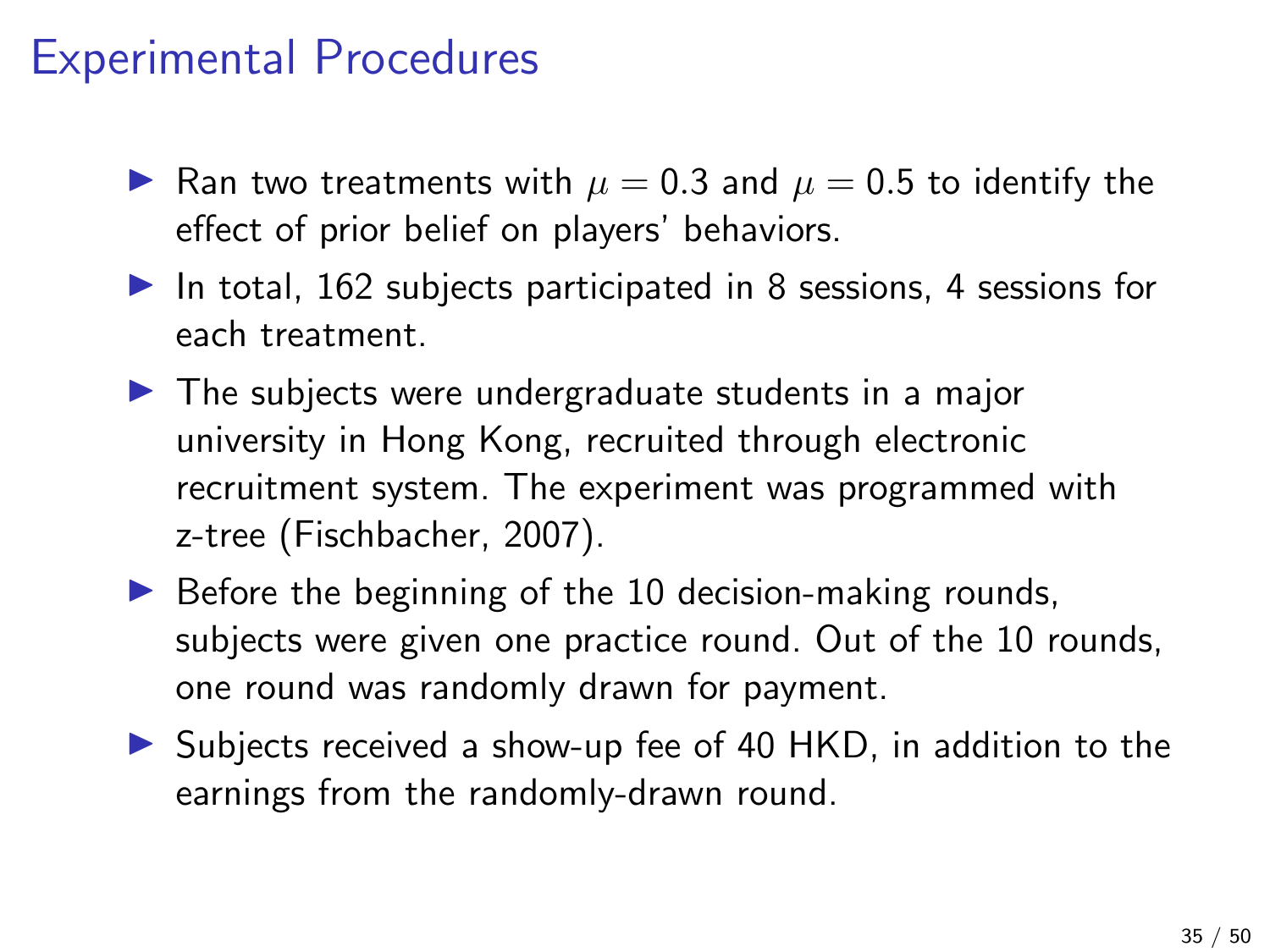

Figure 4: Percentage of guessing red against urn composition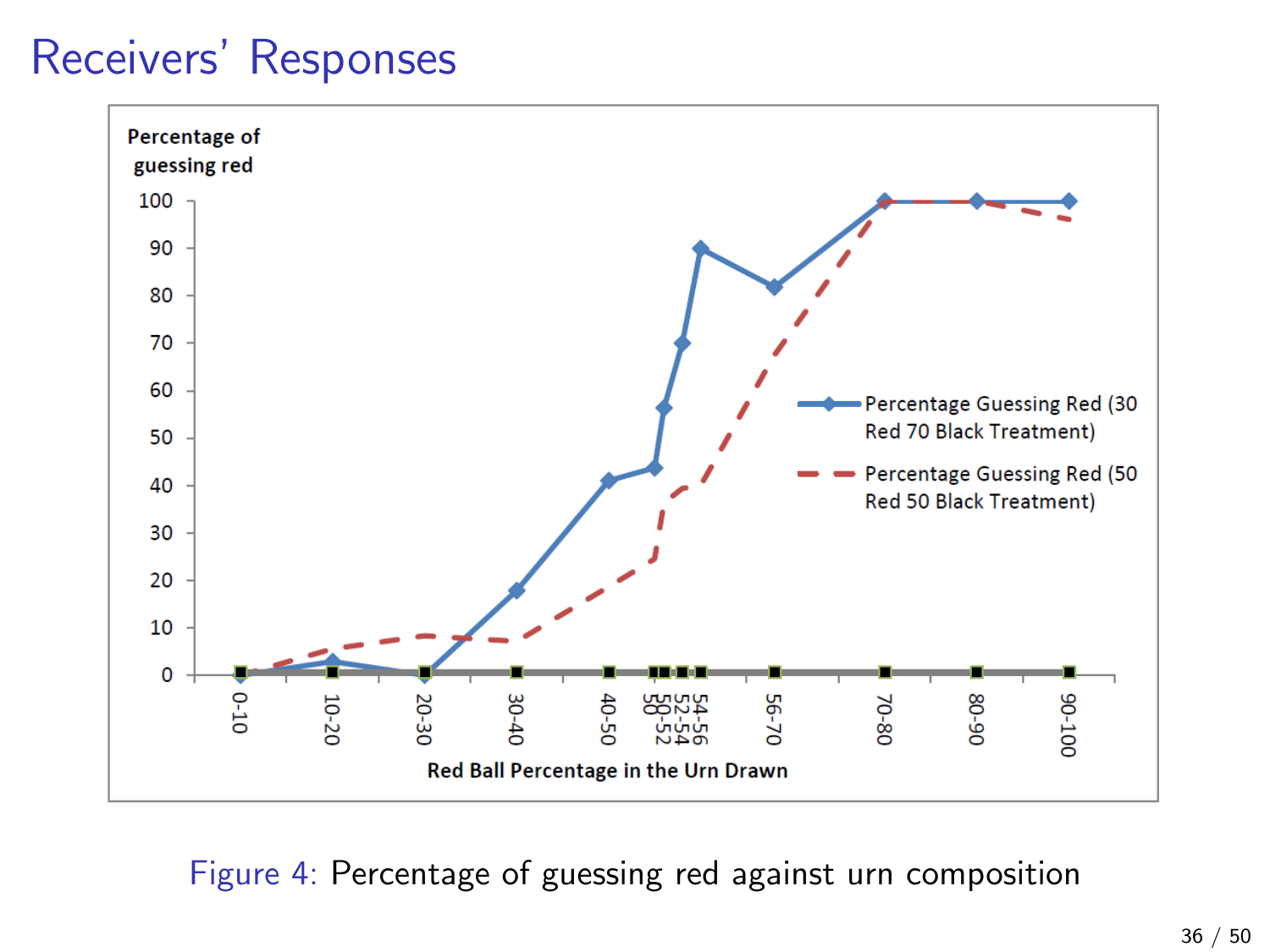- $\triangleright$  The probability that player B guesses red is significantly positive when presented with urns with 40-50% of red balls, even though such a choice gives her a negative expected payoff (*p*-value  $= 0.00$ ).
- $\blacktriangleright$  Although the probability of guessing red spikes at 50% mark, it falls short of 100% by a large margin (p-value  $= 0.00$ ). These probabilities are even lower in  $\mu = 0.5$  treatment.
- $\blacktriangleright$  These behaviors are not completely consistent with expected utility maximization, which would call for guessing red whenever the proportion of red balls exceeds 50%.
- **Result 1**: Player B does not guess red for sure even if the urn contains more than 50% of red ball. For urns with fractions of red balls between 50% and 70%, the probability that Player B guesses red is significantly lower than 1.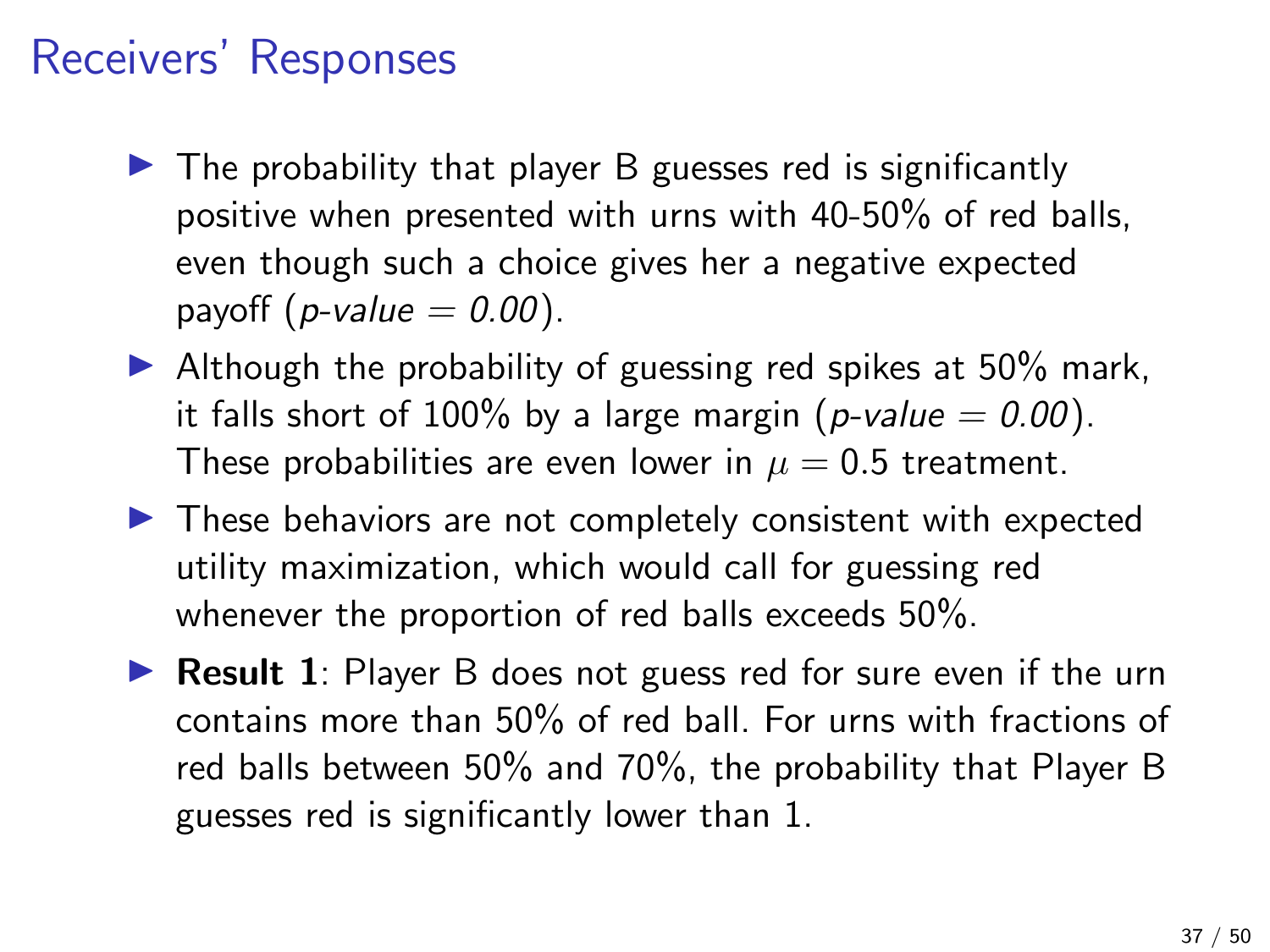Dependent variable: Guessing Red

|  | (1) Full Sample |  |
|--|-----------------|--|
|  |                 |  |

(2) More than 50 Percentage of Red Ball in the Drawn Urn

| Percentage of Red Ball    | $0.02***$  | $0.02***$  |  |
|---------------------------|------------|------------|--|
|                           | (0.001)    | (0.01)     |  |
| 50-red-50-black Treatment | $-0.14***$ | $-0.16***$ |  |
|                           | (0.03)     | (0.17)     |  |
| Number of Observations    | 810        | 349        |  |
|                           |            |            |  |
| Pseudo R-square           | 0.50       | 0.18       |  |

Figure 5: Determinants of Probability of Guessing Red

 $\triangleright$  Marginal effect coefficient estimates of Probit regression reported. 50-black-50-red treatment is a dummy variable which equals to 1 for the  $\mu = 0.5$  treatment, zero otherwise.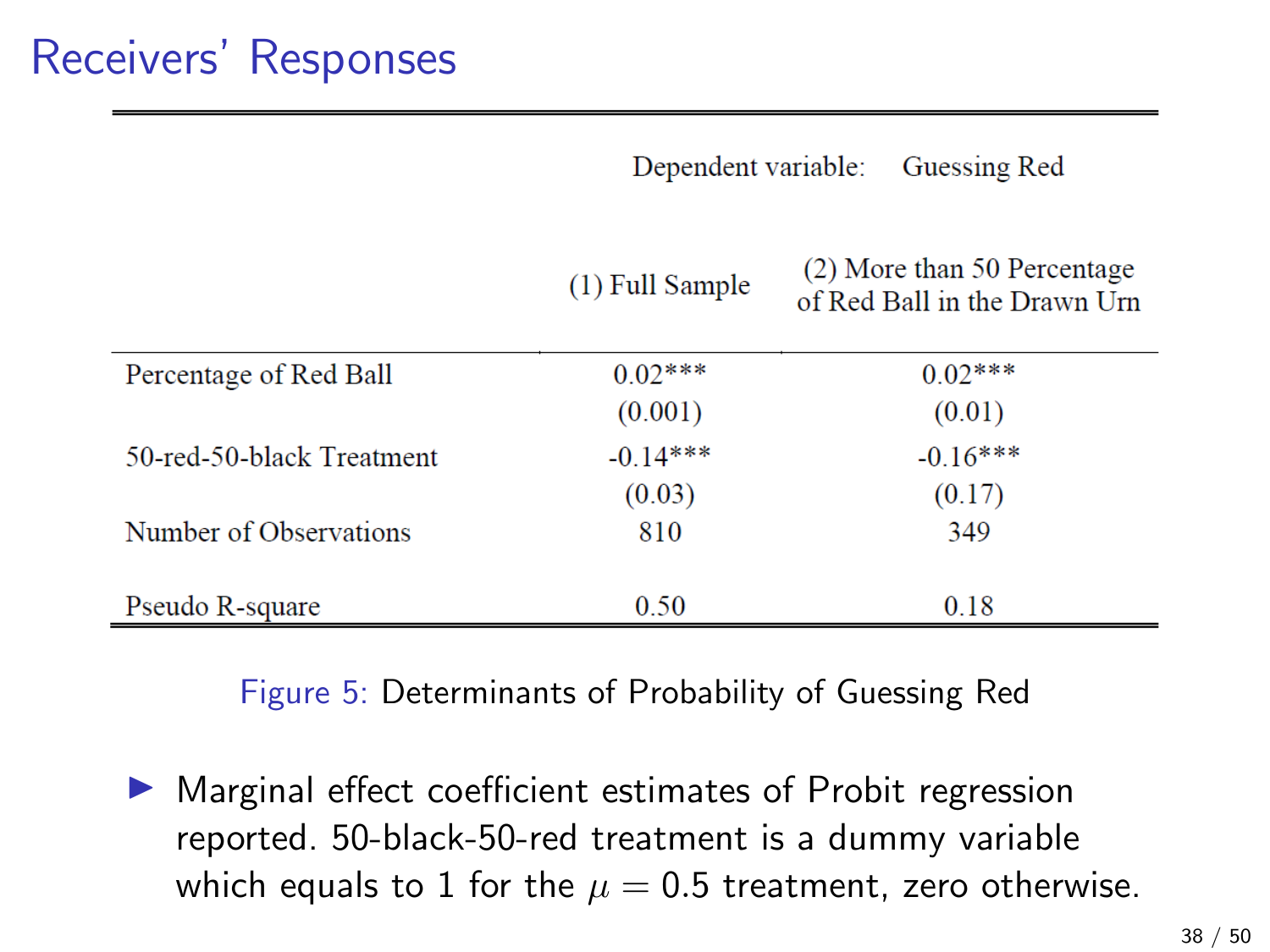- $\triangleright$  Sharp contrast to the prediction of the standard Bayesian persuasion model that player B's response is a step function.
- $\triangleright$  Column 1 of Table 1 reports the marginal effect coefficient estimations of the probability of guessing red. The higher the percentage of red balls is, the more likely that player B will guess red.
- $\triangleright$  Column 2 of Table 1 reports the same regression for the subsample where the percentage of red ball in the drawn urn is higher than 50%. The probability of guessing red still increases with the percentage of red balls. Note that Bayesian persuasion predicts that the coefficient to be zero.
- **Result 2:** As the percentage of the red balls in the drawn urn increases from 30% to 70%, the probability of guessing red by player B increases continuously.
- $\triangleright$  Overall, these results support Hypothesis 1.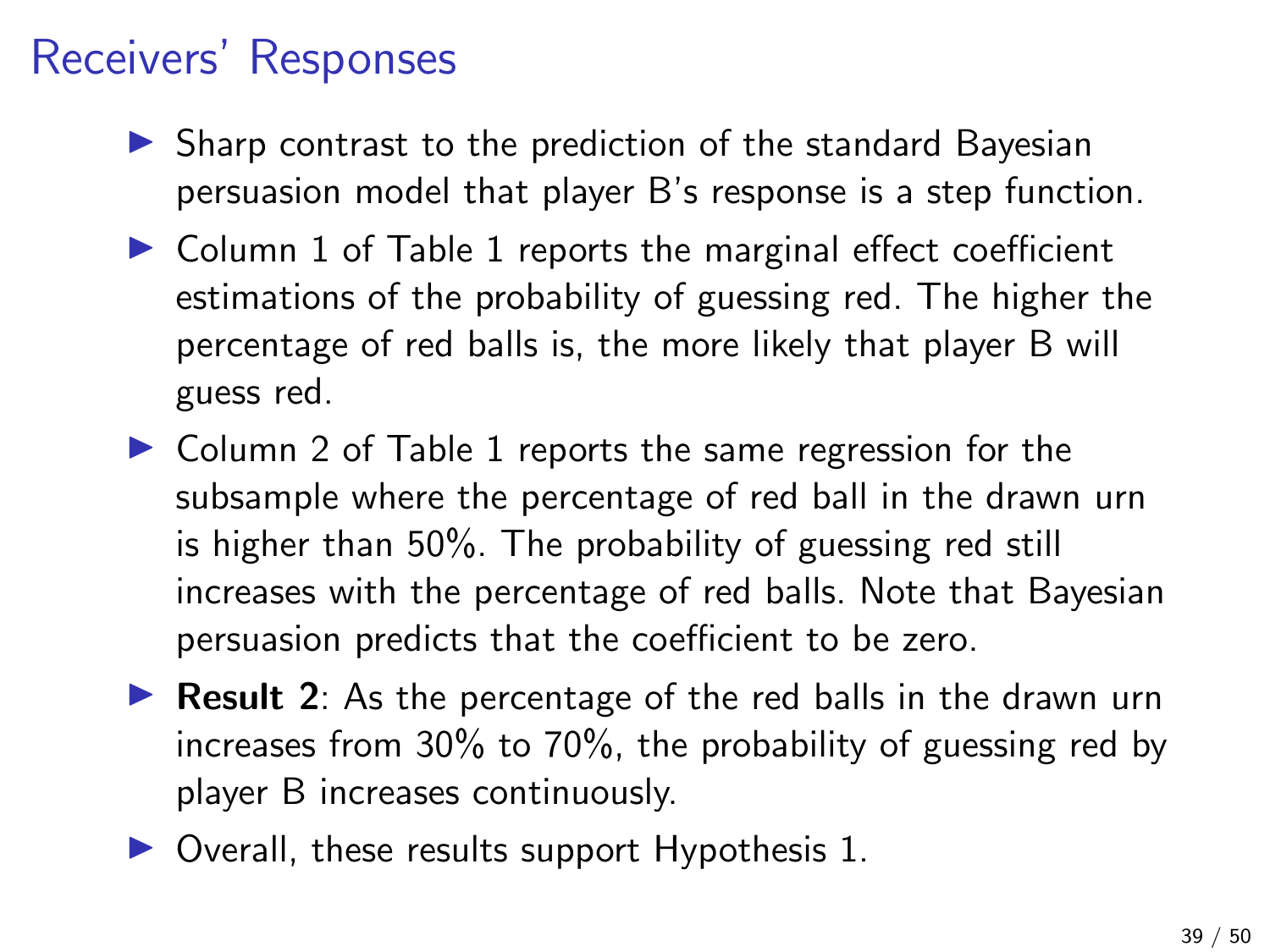- $\blacktriangleright$  Next, compare player B's responses between two treatments.
- $\triangleright$  Result 3: An increase in the initial fraction of red balls weakly lowers the probability that the receiver guesses red for any urn composition, and strictly so when the fraction of red balls is in the range of 30% to 70%.
- $\triangleright$  This result supports Hypothesis 2. Facing an urn with 50% of red ball, player B in the  $\mu = 0.3$  treatment may interpret that player A is relatively kind than the case of  $\mu = 0.5$  treatment where the percentage of red ball is the same as the initial condition.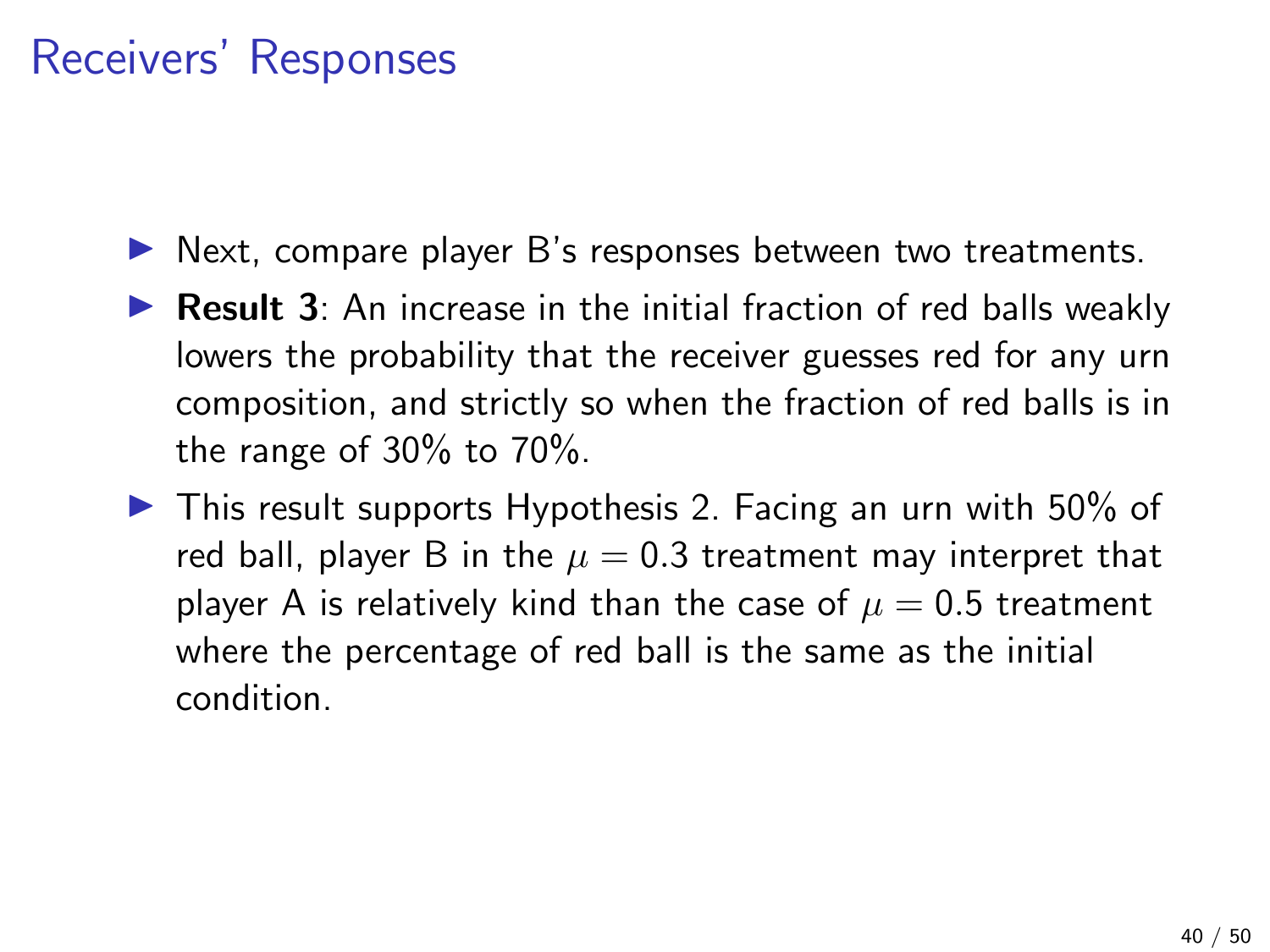- $\triangleright$  The subjects' responses in the questionnaire answered at the end of the experiment sessions shed light on the role of reciprocation concerns in their decisions.
- $\triangleright$  "When the number of the balls is similar or red balls are only 2-3 balls more, I choose black as my answer, as the probability if winning is approximately 1/2 only. Therefore, even if I am wrong, player A cannot get his pay."
- $\blacktriangleright$  "If the ratio of red and black ball is 1:1. I would choose black ball so that player A can't get additional payoff."
- It is clear from the responses that player  $B$ 's behavior was driven by reciprocation concerns, not by mistaken probabilistic beliefs.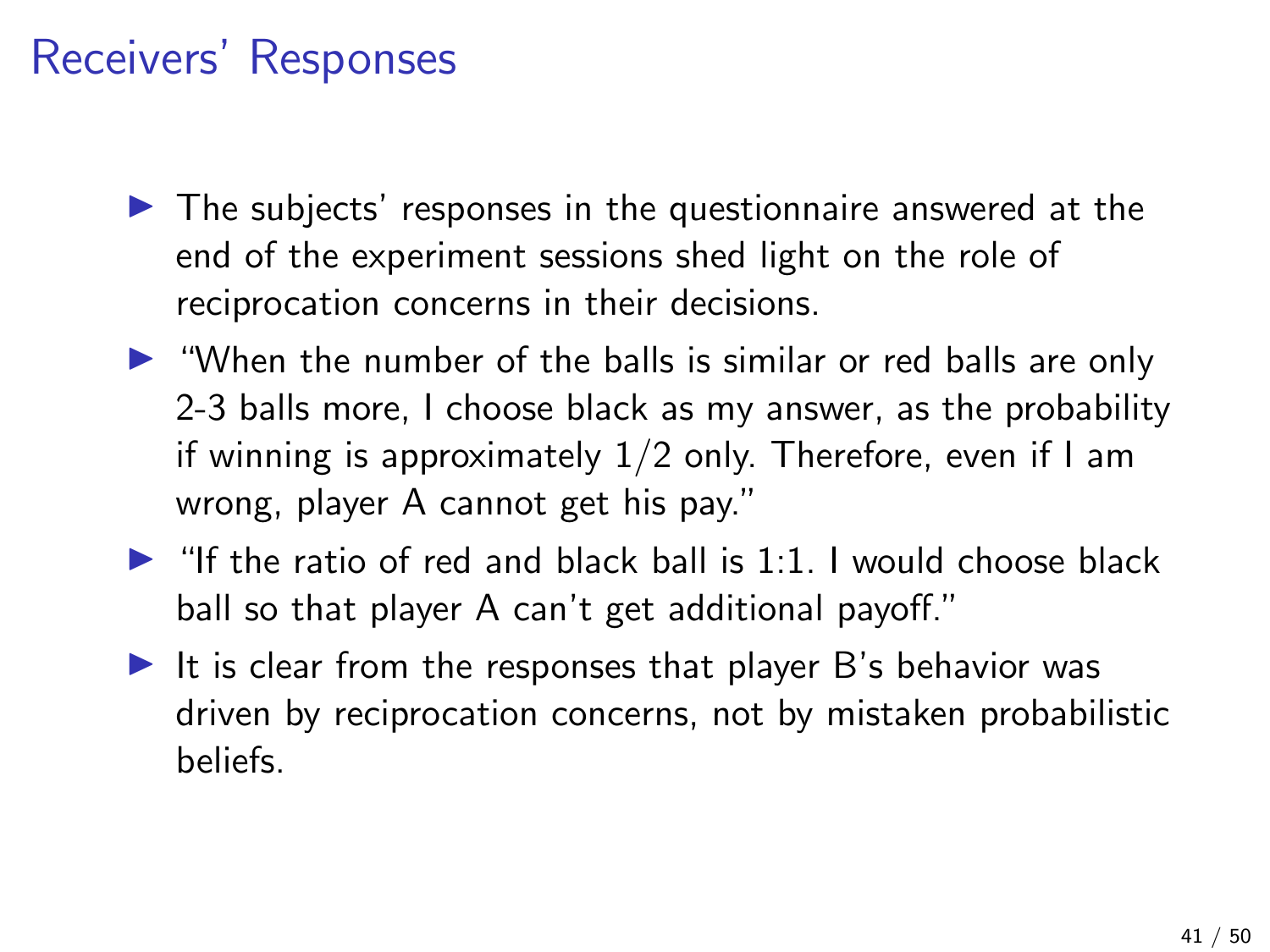### Receivers' Behaviors



FIGURE 2. THE MOTIVATING EXAMPLE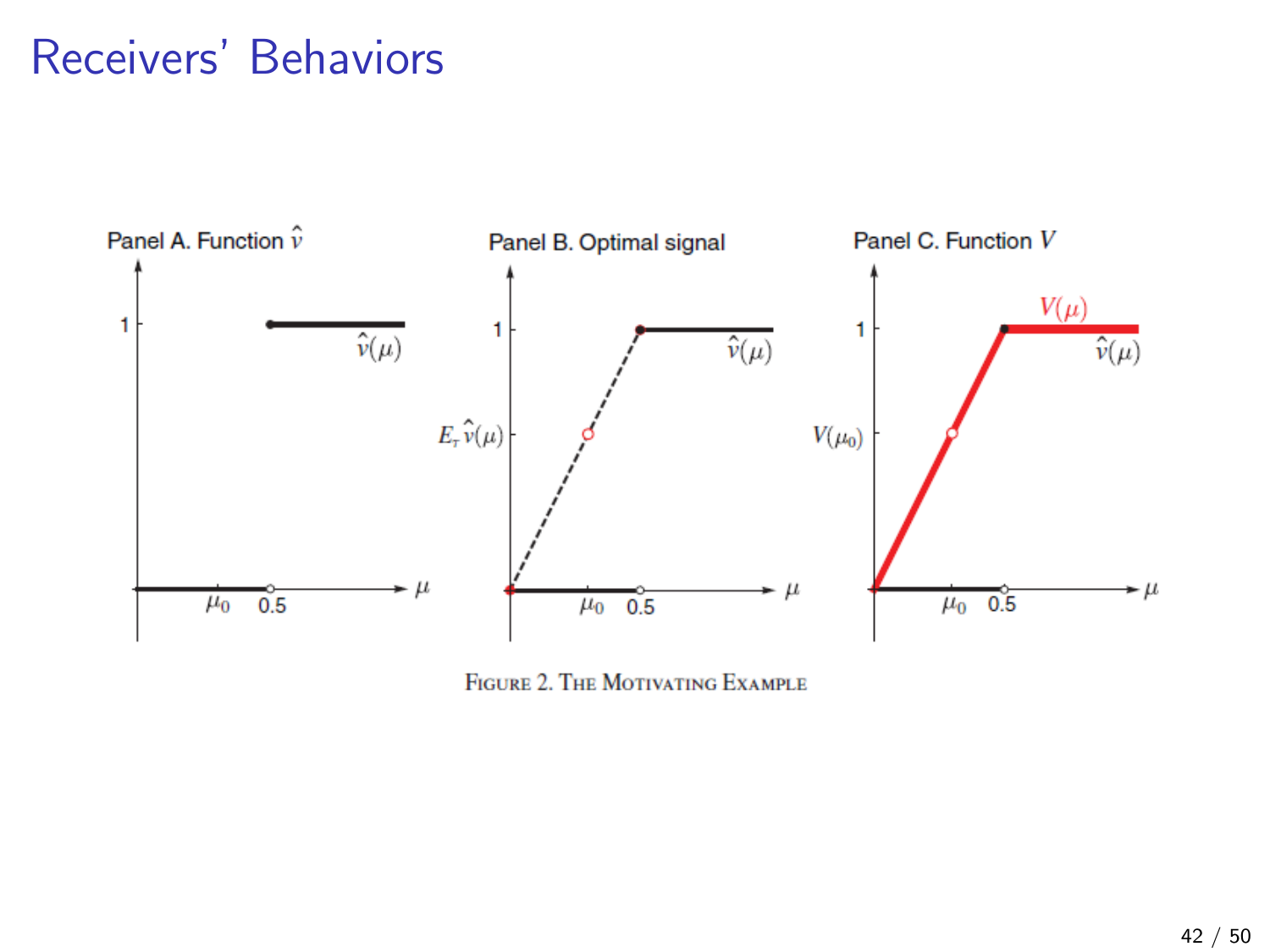### Receivers' Behaviors

- $\triangleright$  Given player B's responses differ from the prediction of standard Bayesian persuasion model, the empirically optimal ball allocation differs from the theoretically optimal urn.
- $\blacktriangleright$  Apply the technique of Kamenica and Gentzkow (2011) to Figure 3 and look for the concave closure of the payoff function in posteriors. For  $\mu = 0.3$  treatment, the empirically optimal ball allocation is (0.55, 0). For  $\mu = 0.5$  treatment, the empirically optimal ball allocation is (0.75, 0).
- $\blacktriangleright$  The corresponding expected payoff to Player A is  $(0.3/0.55) \times 0.9 \times 40 = 19.64$  vs  $(0.3/0.5) \times 0.6 \times 40 = 14.4$ ,  $(0.5/0.75) \times 1 \times 40 = 26.67$  vs  $(0.5/0.5) \times 0.25 \times 40 = 10$ .
- $\triangleright$  Result 4: The empirically optimal ball allocation is different from the prediction of the standard Bayesian persuasion model. In particular, it involves providing an urn with a fraction of red balls significantly exceeding 50%.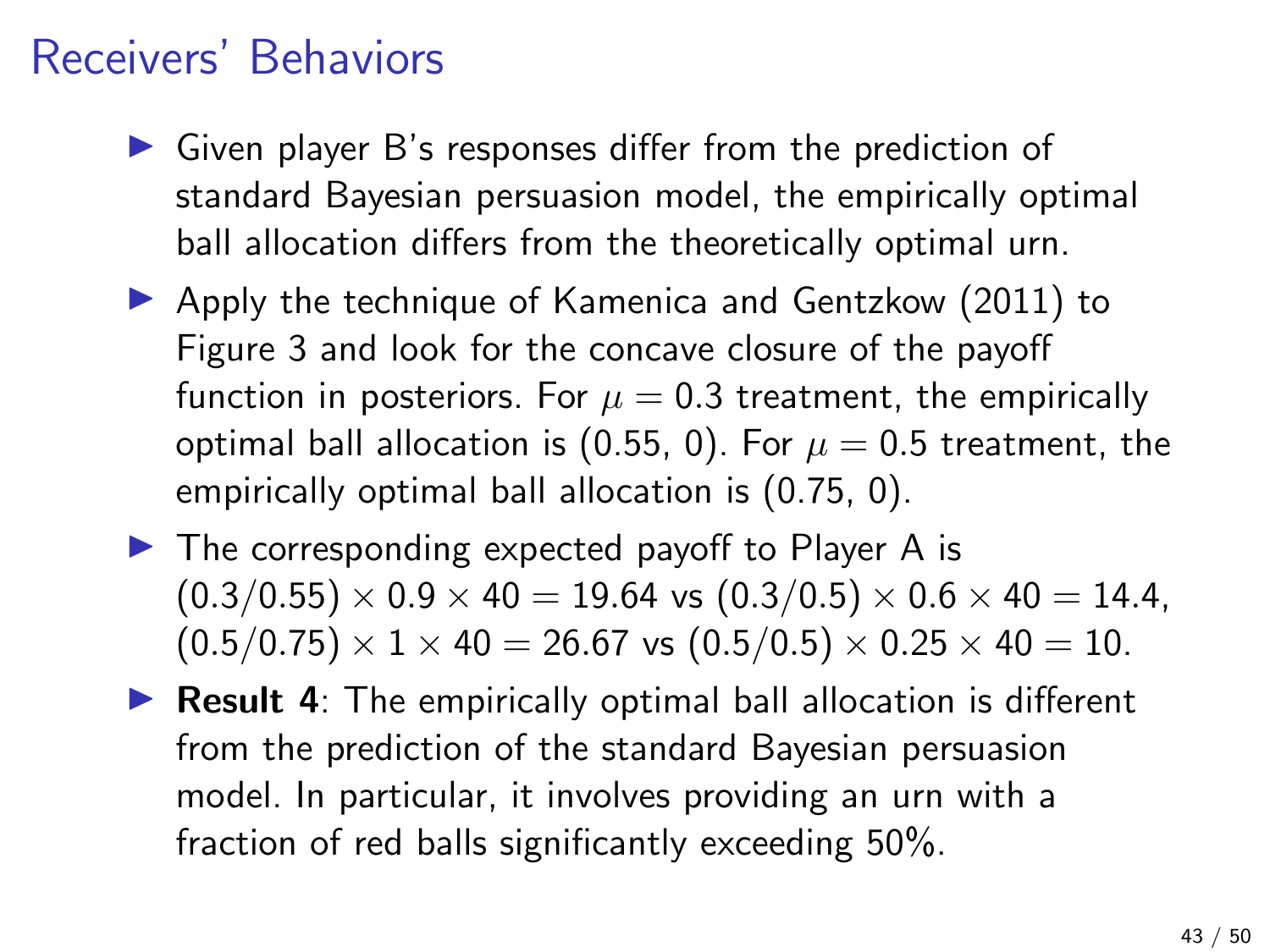

Figure 6: Distribution of Urns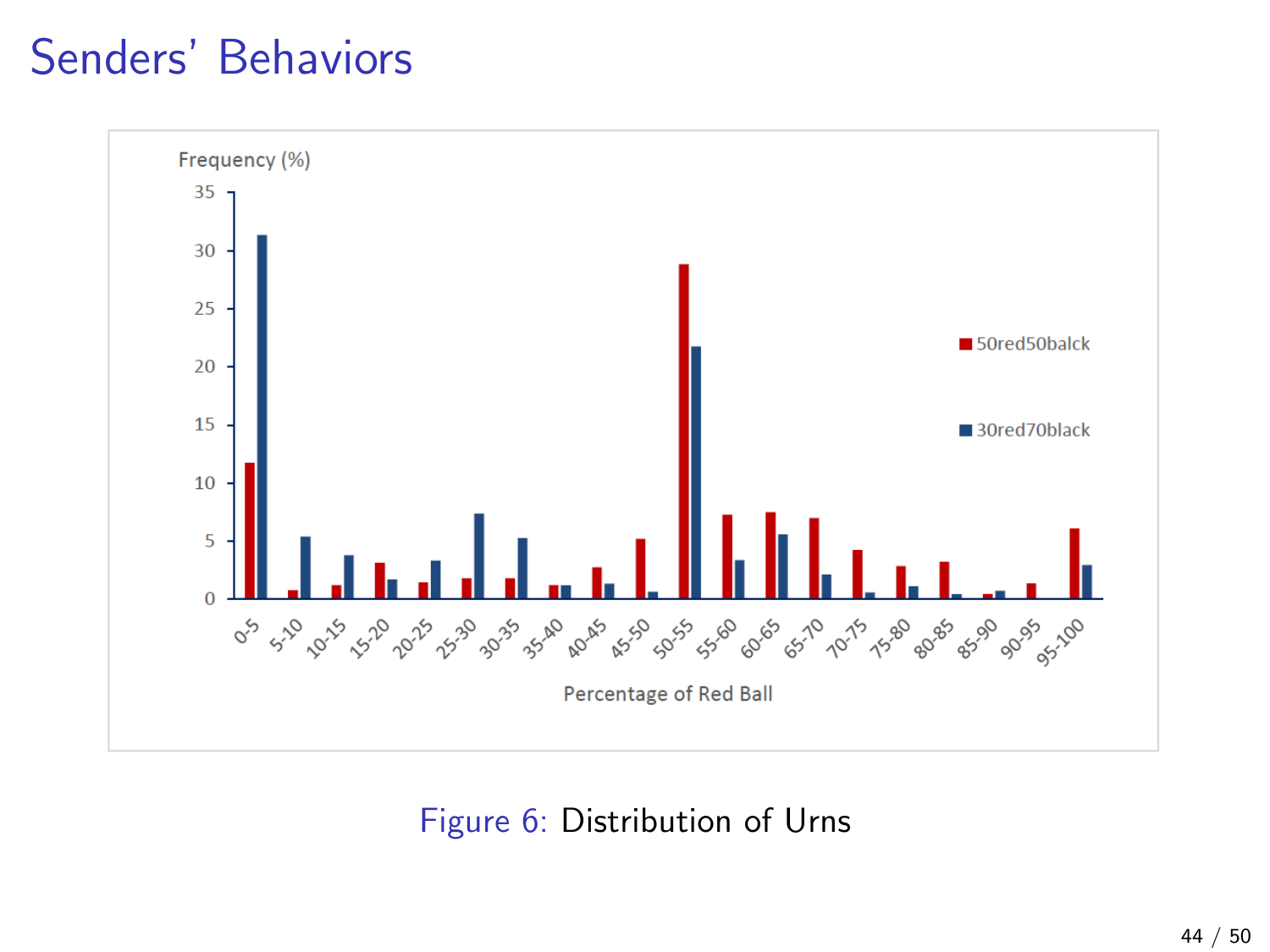- In either treatment, urns with  $0\%$  red balls and 50-55% red balls are the most frequently offered urns.
- $\triangleright$  Urns with more than 50% red balls are offered quite often. The proportions of urns with more than 55% of red balls are about 16.83% and 39.99% in  $\mu = 0.3$  treatment and  $\mu = 0.5$ treatment respectively. Both proportions contradict the prediction of the standard Bayesian persuasion model.
- $\triangleright$  More importantly, the proportion is significantly higher in  $\mu = 0.5$  treatment than in  $\mu = 0.3$  treatment (p-value = 0.00).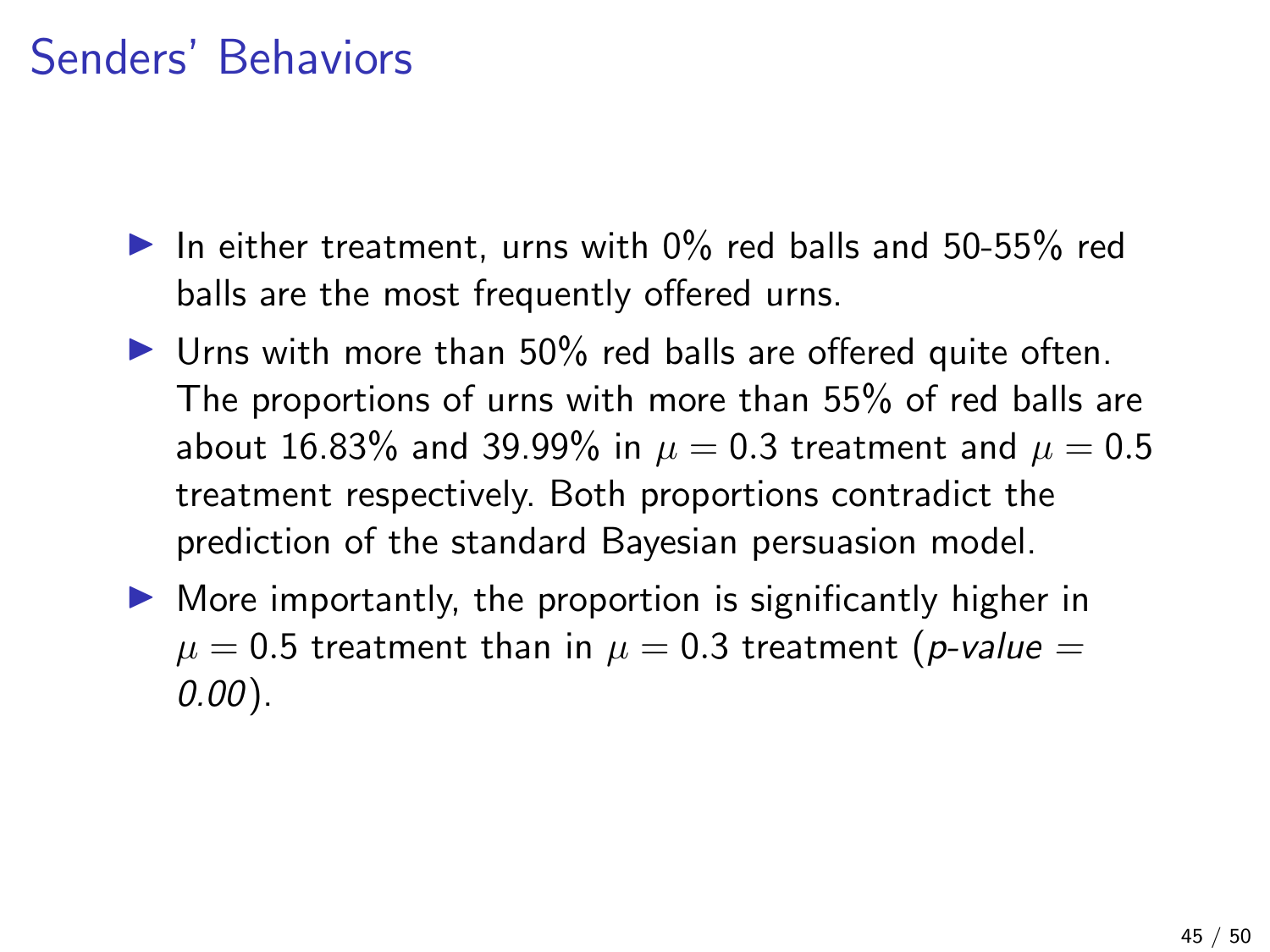- **In Result 5:** Player As choose urns with more than  $50\%$  of red balls quite often. The empirical frequency of urns with more than 50% of red balls is much higher in  $\mu = 0.5$  treatment than  $\mu = 0.3$  treatment.
- $\triangleright$  This result supports Hypothesis 3. In particular, Player A provides urns with composition that are more favorable to player B in  $\mu = 0.5$  treatment. This finding indicates that player As in our experiments respond to the difference in player B's behavior across the two treatments.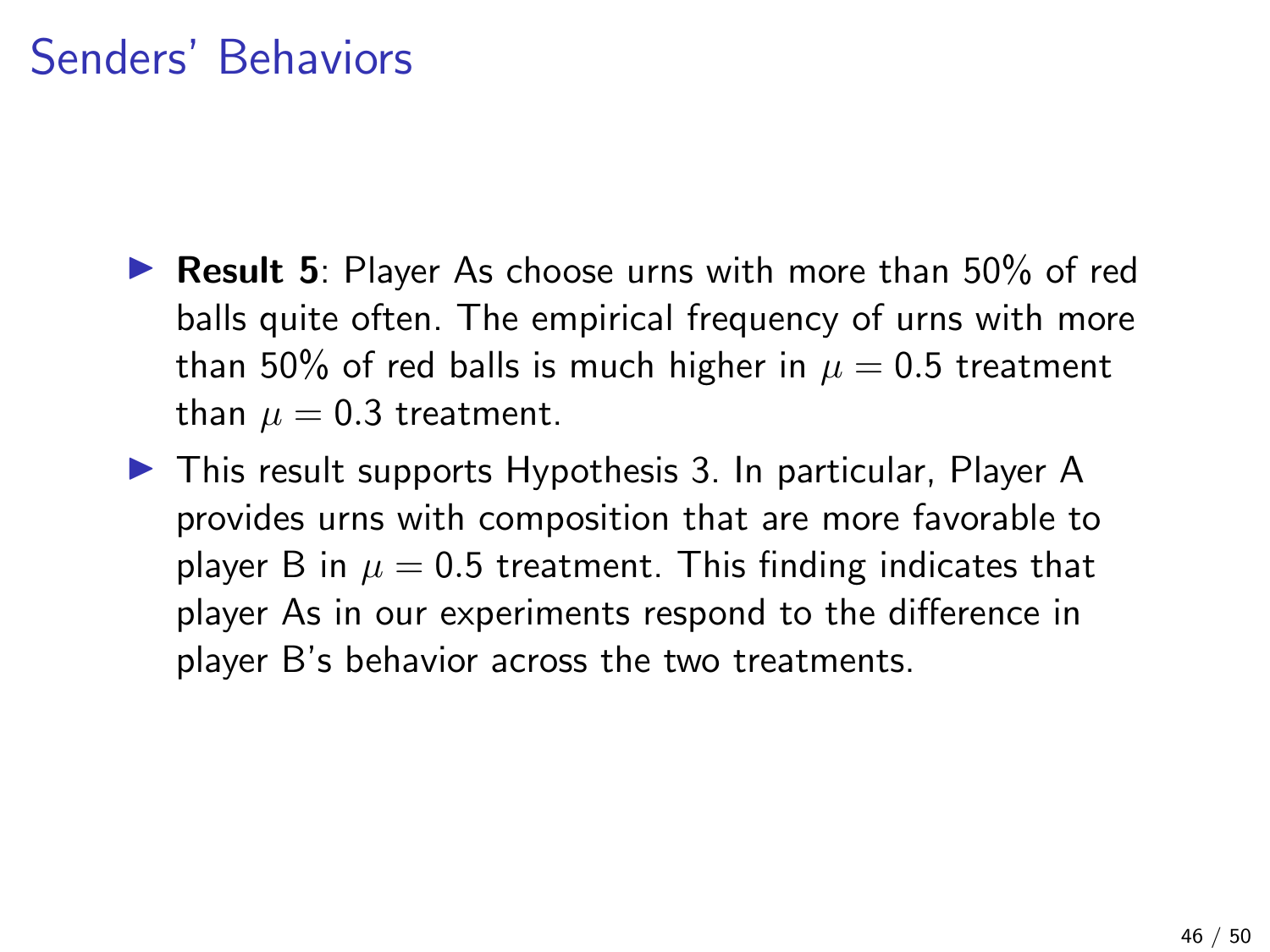- As Player As make more "generous" offers in  $\mu = 0.5$ treatment, Player Bs indeed benefit a lot from a higher initial fraction of red balls. The average monetary payoff of Player Bs is 25.8 HKD and 17.3 HKD in  $\mu = 0.5$  treatment and  $\mu = 0.3$  treatment respectively (*p*-value = 0.00).
- $\triangleright$  Similarly, Player A also benefit from an increase in the initial fraction of red balls. Their average monetary payoffs of Player As are 16.9 HKD and 12.1 HKD in  $\mu = 0.5$  treatment and  $\mu = 0.3$  treatment respectively (*p-value = 0.00*).
- ▶ Result 6: The average monetary payoff of both Player A and Player B are much higher in the 50-red50-black treatment than the 30-red-70-black treatment.
- $\triangleright$  This result supports the Hypothesis 4 that both players share the benefit of having a higher initial fraction of red balls.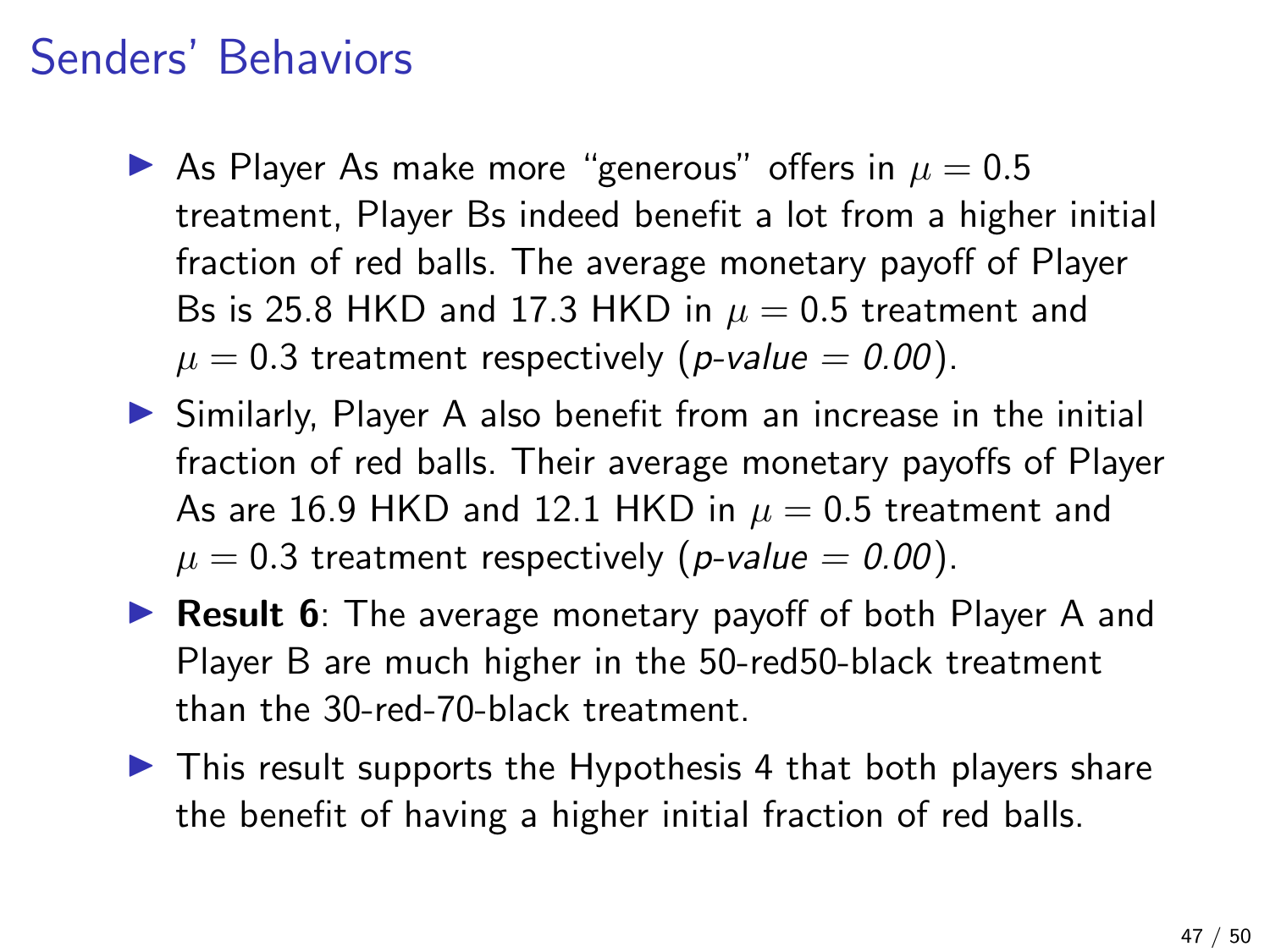

Figure 7: Frequency of Number of Effective Urns

 $\triangleright$  Both the standard Bayesian persuasion model and our reciprocity model predict that Player A uses, effectively, only two urns. The number of effective urns in our experiment is close to two most of the time.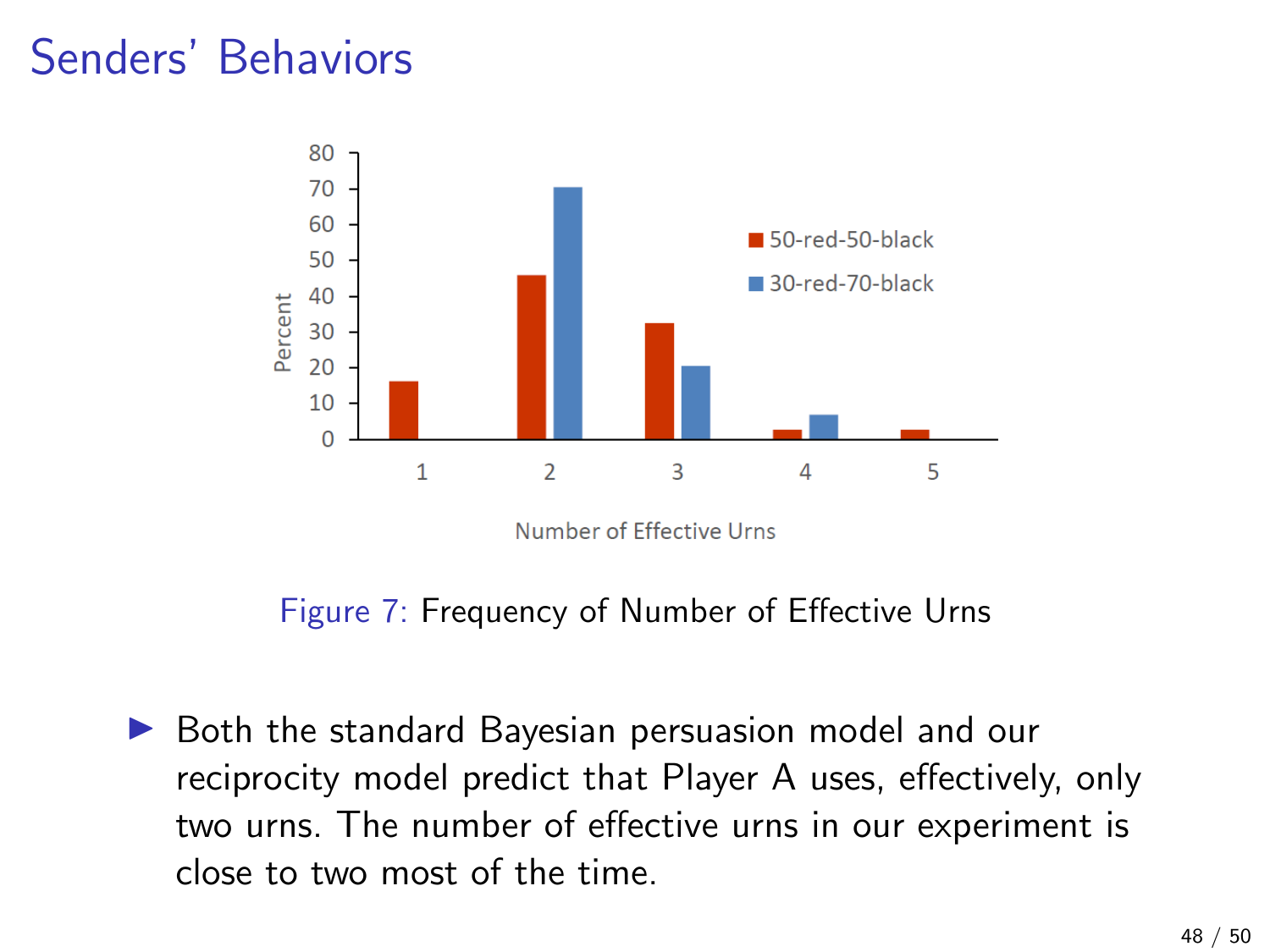# Concluding Remarks

- $\blacktriangleright$  This paper studies how reciprocation incentives affect people's behavior and economic outcome in the context of Bayesian persuasion, both theoretically and experimentally.
- $\triangleright$  The results are analogous to the finding in ultimatum game experiments.
- $\blacktriangleright$  Receivers are persuaded to take the sender's preferred action only if the sender is willing to offer sufficiently informative signals. Choosing an information structure that is too opaque leaves too little rent to the receiver, who may punish the sender for being too "stingy" by refusing to be persuaded.
- $\blacktriangleright$  Furthermore, when the prior belief of the state is more favorable, the sender is deemed to have a higher (ex-ante) expected payoff, so the receiver would be more demanding in the sender's information revelation.